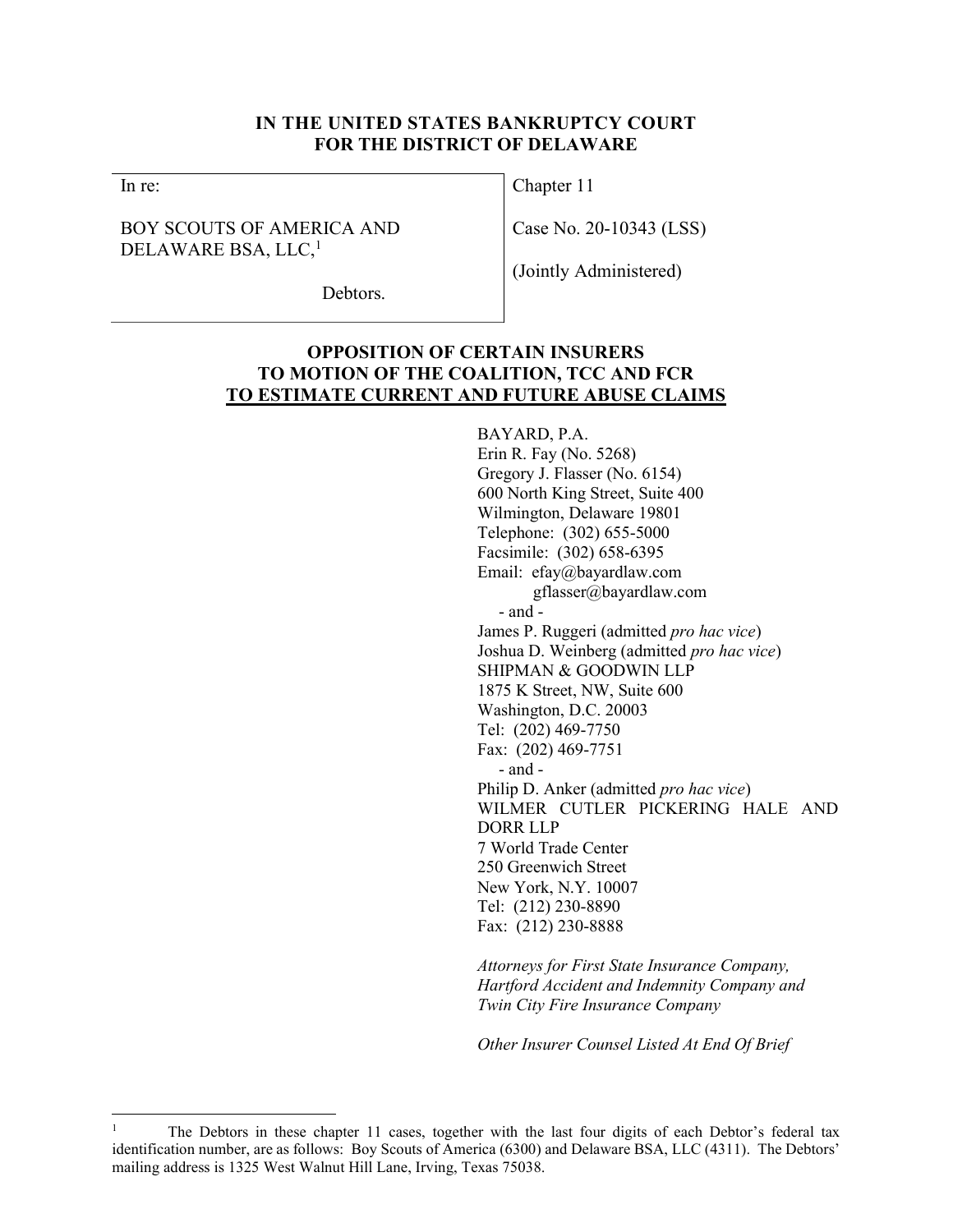# TABLE OF CONTENTS

| $\mathbf{I}$ . |                 |                                                                            |  |
|----------------|-----------------|----------------------------------------------------------------------------|--|
|                | $\mathsf{A}$ .  | There Is No Basis To Estimate The Abuse Claims Under Section 502(c) Of The |  |
|                | <b>B.</b>       | There Is No Other Legitimate Bankruptcy Purpose For An "Estimation" Of The |  |
|                | $\mathcal{C}$ . | The Motion Is An Improper Attempt To Prejudice Insurers In State-Court     |  |
|                | D.              |                                                                            |  |
|                |                 |                                                                            |  |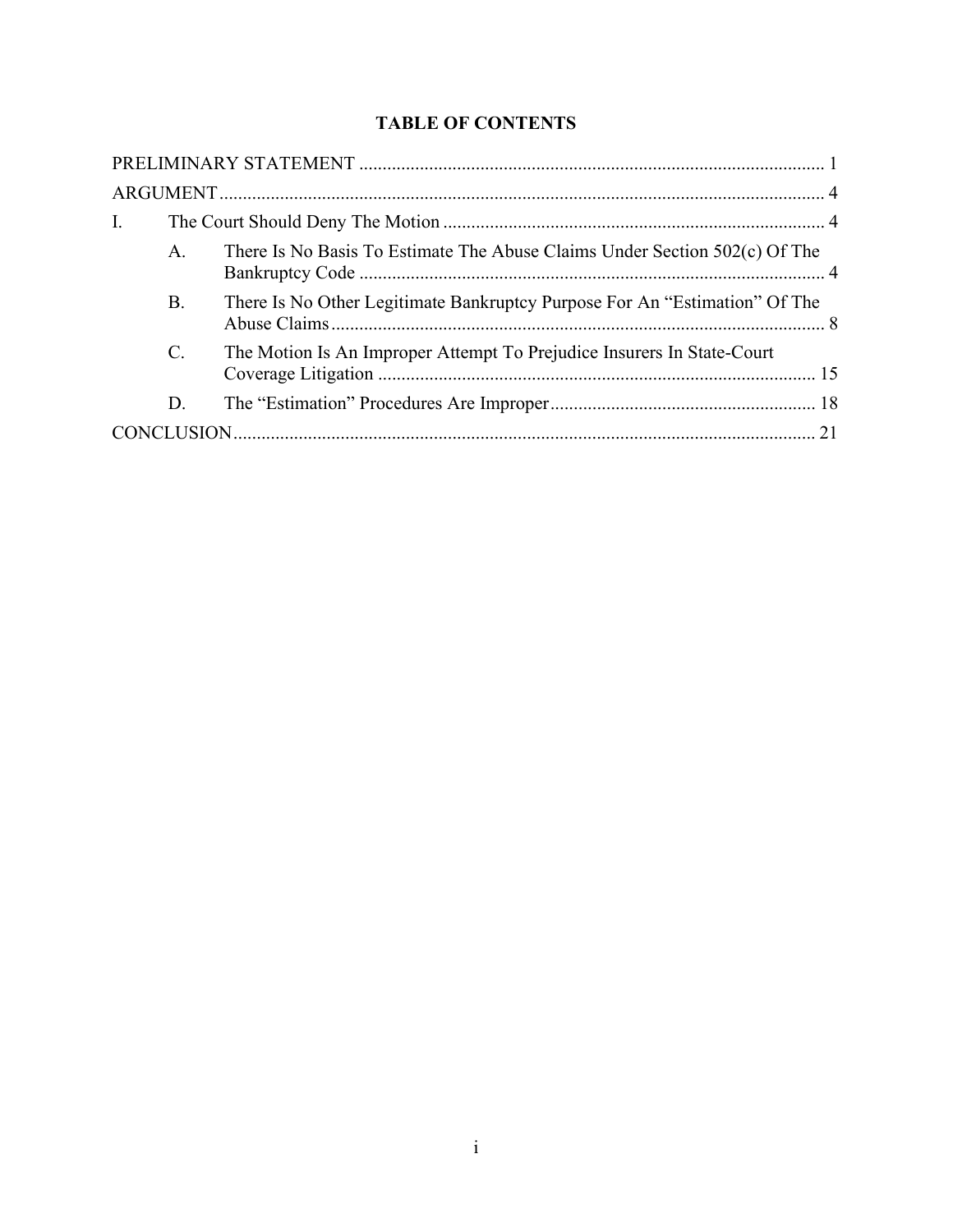# TABLE OF AUTHORITIES

# **CASES**

| A.H. Robins Co. v. Piccinin,                                                                   |  |
|------------------------------------------------------------------------------------------------|--|
| Bittner v. Borne Chem. Co.,                                                                    |  |
| Fuller-Austin Insulation Co. v. Highlands Ins. Co.,                                            |  |
| In re $A.H.$ Robins Co.,                                                                       |  |
| In re $A.P.I., Inc.,$<br>331 B.R. 828 (Bankr. D. Minn. 2005), aff'd, 2006 WL 1473004 (D. Minn. |  |
| In re Armstrong World Indus., Inc.,                                                            |  |
| In re Bestwall LLC,                                                                            |  |
| In re Bicoastal Corp.,                                                                         |  |
| In re Dow Corning Corp.,                                                                       |  |
| In re Exide Techs.,                                                                            |  |
| In re Federal-Mogul Glob., Inc.,                                                               |  |
| In re G-I Holdings, Inc.,                                                                      |  |
| In re Garlock Sealing Techs., LLC,                                                             |  |
| In re Interco Inc.,                                                                            |  |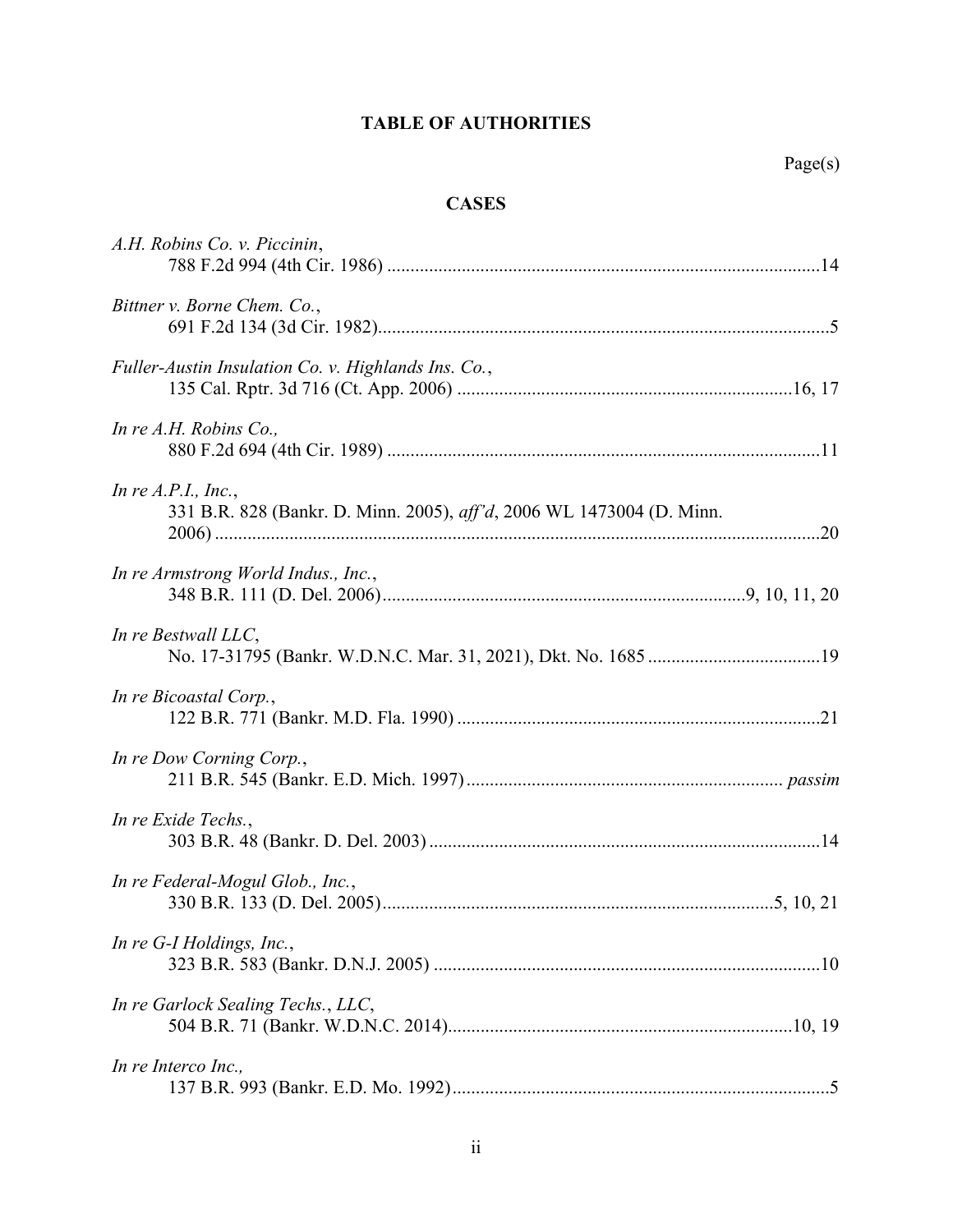| In re Pac. Sunwear of Cal., Inc.,                                                       |
|-----------------------------------------------------------------------------------------|
| In re PG&E Corp.,                                                                       |
| In re PG&E Corp.,                                                                       |
| In re PG&E Corp.,                                                                       |
| In re Roman Catholic Archbishop of Portland in Or.,                                     |
| In re Specialty Prods. Holding Corp.,                                                   |
| In re Stone Hedge Props.,                                                               |
| In re Tronox Inc.,<br>No. 09-10156-MEW (Bankr. S.D.N.Y Sept. 24, 2010), Dkt. No. 215911 |
| Kool, Mann, Coffee & Co. v. Coffey,                                                     |
| United States v. Ron Pair Enters., Inc.,                                                |

# **STATUTES**

# OTHER AUTHORITIES

| Kara Berg, First of Seven Pleads Guilty to Stealing Money From MSU Fund Set |  |
|-----------------------------------------------------------------------------|--|
| Up to Aid Nassar Victims, LANSING ST. J. (Apr. 6, 2021),                    |  |
| https://www.lansingstatejournal.com/story/news/2021/04/06/msu-larry-        |  |
|                                                                             |  |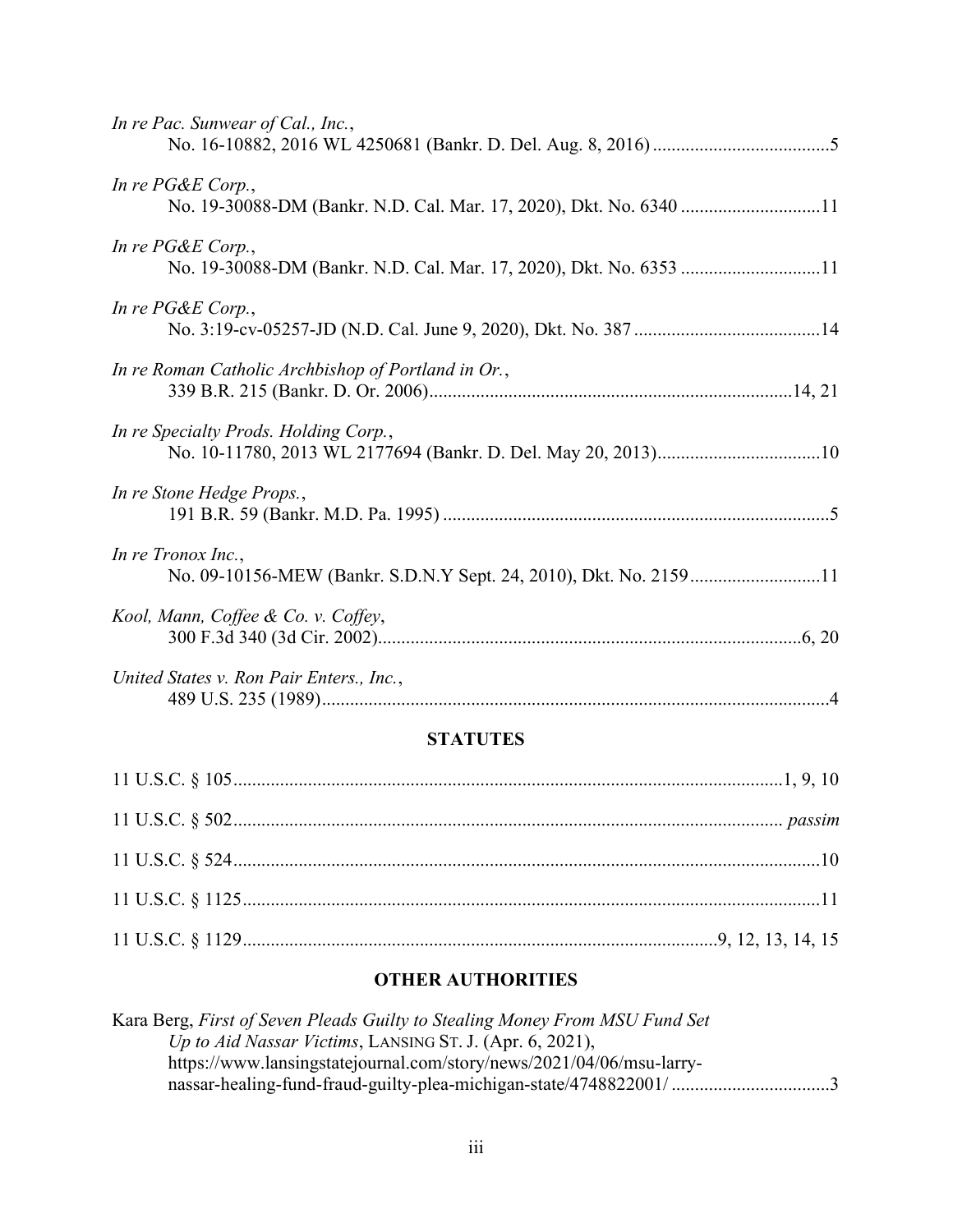The undersigned insurance carriers (collectively, "**Certain Insurers**"), hereby oppose the Motion of the Future Claimants' Representative, the Official Committee of Tort Claimants, and the Coalition of Abused Scouts for Justice for Entry of an Order, Pursuant to 11 U.S.C. §§ 105(a) and 502(c), (I) Authorizing an Estimation of Current and Future Abuse Claims and (II) Establishing Procedures and Schedule for Estimation Proceedings, filed on March 16, 2021 [D.I. 2391] (the "**Motion**").<sup>2</sup>

#### PRELIMINARY STATEMENT

1. The Motion seeks extraordinary relief, contrary to the terms of the Bankruptcy Code, for purposes having nothing to do with the Debtors' reorganization and everything to do with insurance coverage. Having only recently opposed Hartford's and Century's (and other insurers') requests for discovery into a limited number of Abuse Claims, the FCR, TCC and Coalition ("Movants") now contend that the Court should attempt to estimate every one of those 85,000 or more Abuse Claims and somehow reach a determination as to what all those claims are worth separately with respect to each policy year. And they contend that this Court should attempt to estimate Abuse Claims alleged not only against the Debtors, but also all Abuse Claims alleged against hundreds or thousands of non-debtors, including more than 250 local councils and potentially thousands of additional chartered organizations that sponsored individual scout units.

2. Although Movants invoke Section 502(c) of the Bankruptcy Code, the "estimation" they seek has no basis in that provision. The Motion does not ask this Court to estimate any individual "claim"; the proposed "estimation" is not "for purpose of allowance" of any claim; and the Motion does not suggest that any claim must be estimated now to avoid

Capitalized terms not defined herein have the meanings ascribed to such terms in the Motion.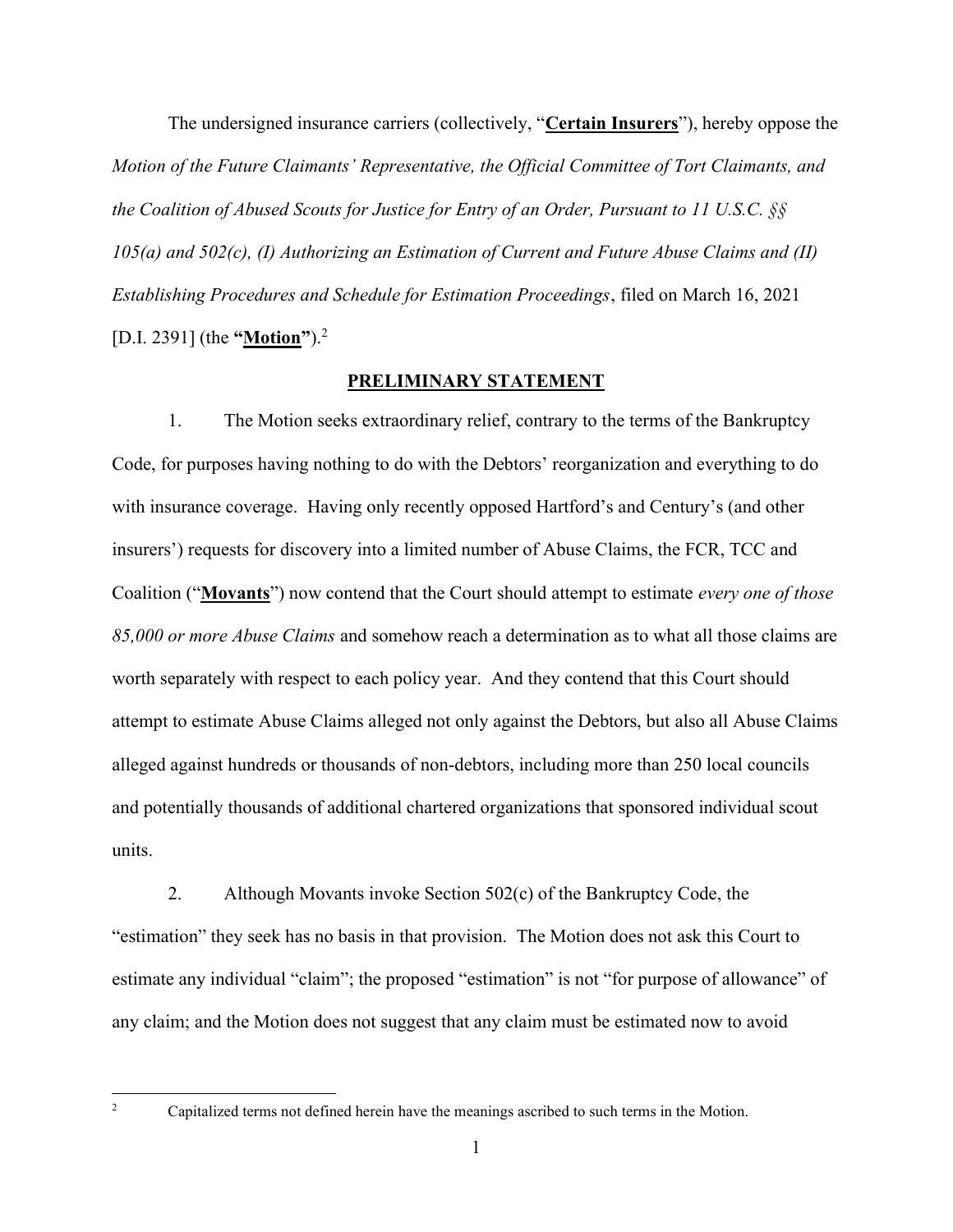"undu[e] delay [in] the administration of the case." 11 U.S.C. § 502(c). To the contrary, Movants contend that individual Abuse Claims should be liquidated post-confirmation pursuant to trust distribution procedures without any review by this Court or any other court. The Motion does not satisfy any, let alone all, of the requirements for an estimation under Section 502(c). For that reason alone, it should be denied.

3. But the Motion should also be understood for what it is. Rather than seeking an estimation of one or more individual Abuse Claims for "allowance" under Section 502(c) or any other purpose consistent with bankruptcy law, Movants want this Court to "estimate" the Debtors' aggregate liability and that of the non-debtor local councils and sponsoring organizations precisely in hopes that they never have to prove up in any court the validity of any of the 85,000 or so Abuse Claims, first filed during these bankruptcy cases, that were generated by the massive advertising efforts of for-profit claims aggregators. Adopting the playbook of plaintiffs' lawyers in other cases who have likewise sought to misuse bankruptcy court "estimations," Movants hope to obtain an "estimation" from this Court that they can later parade before a non-bankruptcy court, unfamiliar with the nuances of bankruptcy law, in subsequent coverage litigation as a supposed adjudication by this Court of the Debtors' liability for Abuse Claims corresponding to particular carriers' insurance coverage. The Motion thus requests that this Court "estimate" the liability on *an annual basis* so that, in Movants' own words, "the Abuse Claim[s can] to be matched to the appropriate insurer(s) and policy(ies) of the BSA and/or the local councils," thereby supposedly eliminating any "coverage disputes." Mot. at 16. Simply put, Movants seek an "estimation" not for bankruptcy purposes at all, but rather for insurance coverage purposes—in particular, to deny the insurers their right under their policies to defend each Abuse Claim on the merits. For this reason, too, the Motion should be denied.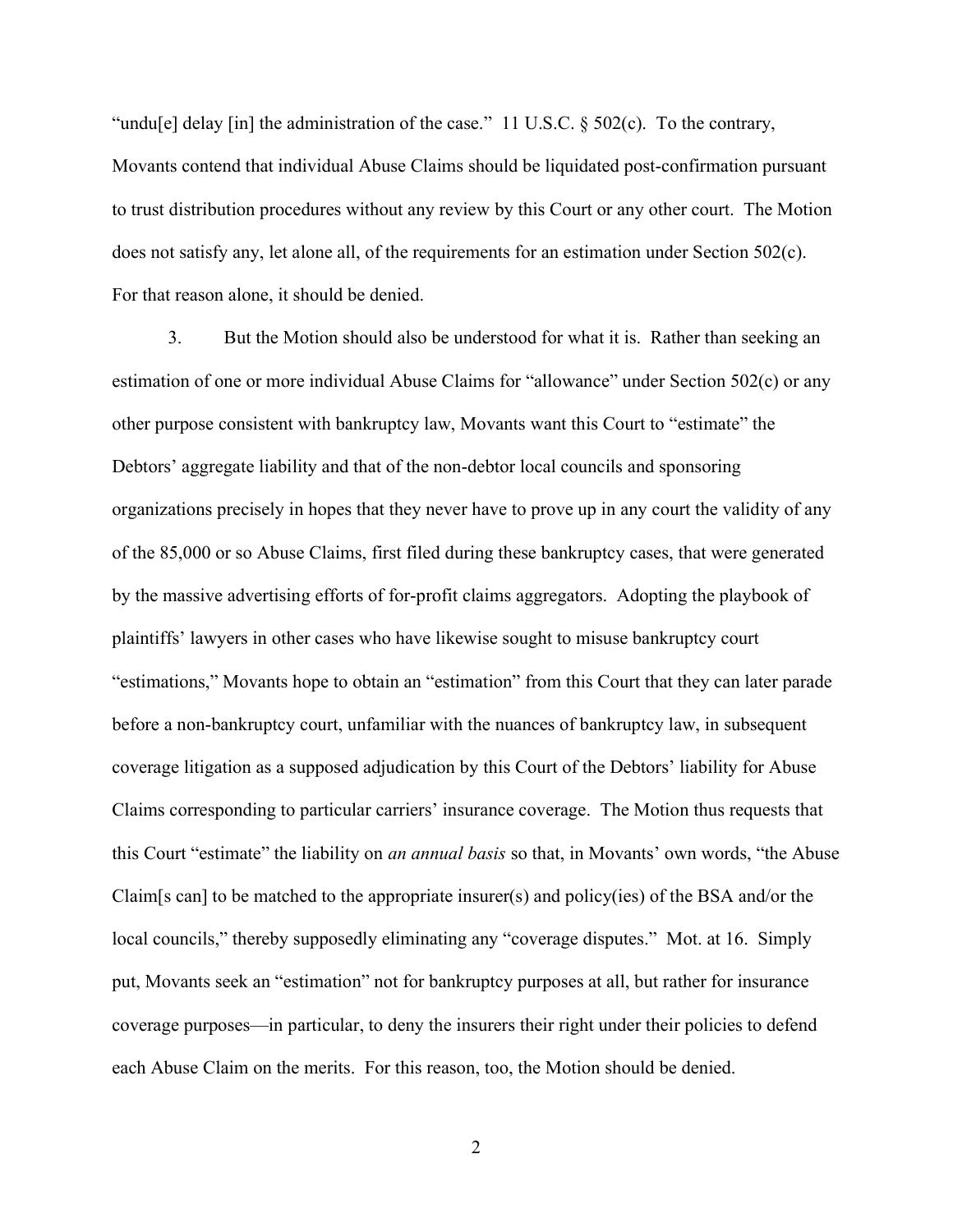4. The entirely one-sided procedures Movants propose provide yet a third reason why this Court should deny the Motion. Movants propose to force parties that "opt in" to the estimation—on pain of forfeiting any right to have input into the process—to agree to a highly circumscribed discovery process that would afford those parties literally no say in which Abuse Claimants are deposed and in which all of the 85,000 Abuse Claims would nevertheless somehow be assessed in less than three months. Movants' goal is obvious: to limit discovery to a short list of claimants, of their choosing, in order to tilt the playing field decisively in their favor. The Motion is not merely contrary to bankruptcy law; it is contrary to any notion of due process.

5. Of course, there are some legitimate Abuse Claims, and they need to be liquidated and paid. But the Motion is not designed to separate the good claims from the bad ones, let alone to do so in a manner that respects the legal rights of the carriers and other parties in interest. It will have precisely the opposite effect, shielding invalid Abuse Claims from scrutiny and preventing insurers asked to pay those claims from ever testing their merits in a court of law on an individualized basis. As the insurers' Rule 2004 motions demonstrated, many of the newly asserted Abuse Claims in this case were generated through litigation funding and a media blitz, promising limited review and a multi-billion-dollar trust fund. Such publicity by its nature attracts invalid or inflated claims, as was shown just last week with regard to claims made against the trust established to compensate victims of the Larry Nassar scandal that affected Michigan State and the U.S. Gymnastics program. See Kara Berg, *First of Seven Pleads Guilty* to Stealing Money From MSU Fund Set Up to Aid Nassar Victims, LANSING ST. J. (Apr. 6,  $2021$ ).<sup>3</sup> The likelihood of invalid claims is, if anything, even greater here, where claimants have

<sup>3</sup> Available at https://www.lansingstatejournal.com/story/news/2021/04/06/msu-larry-nassar-healing-fundfraud-guilty-plea-michigan-state/4748822001/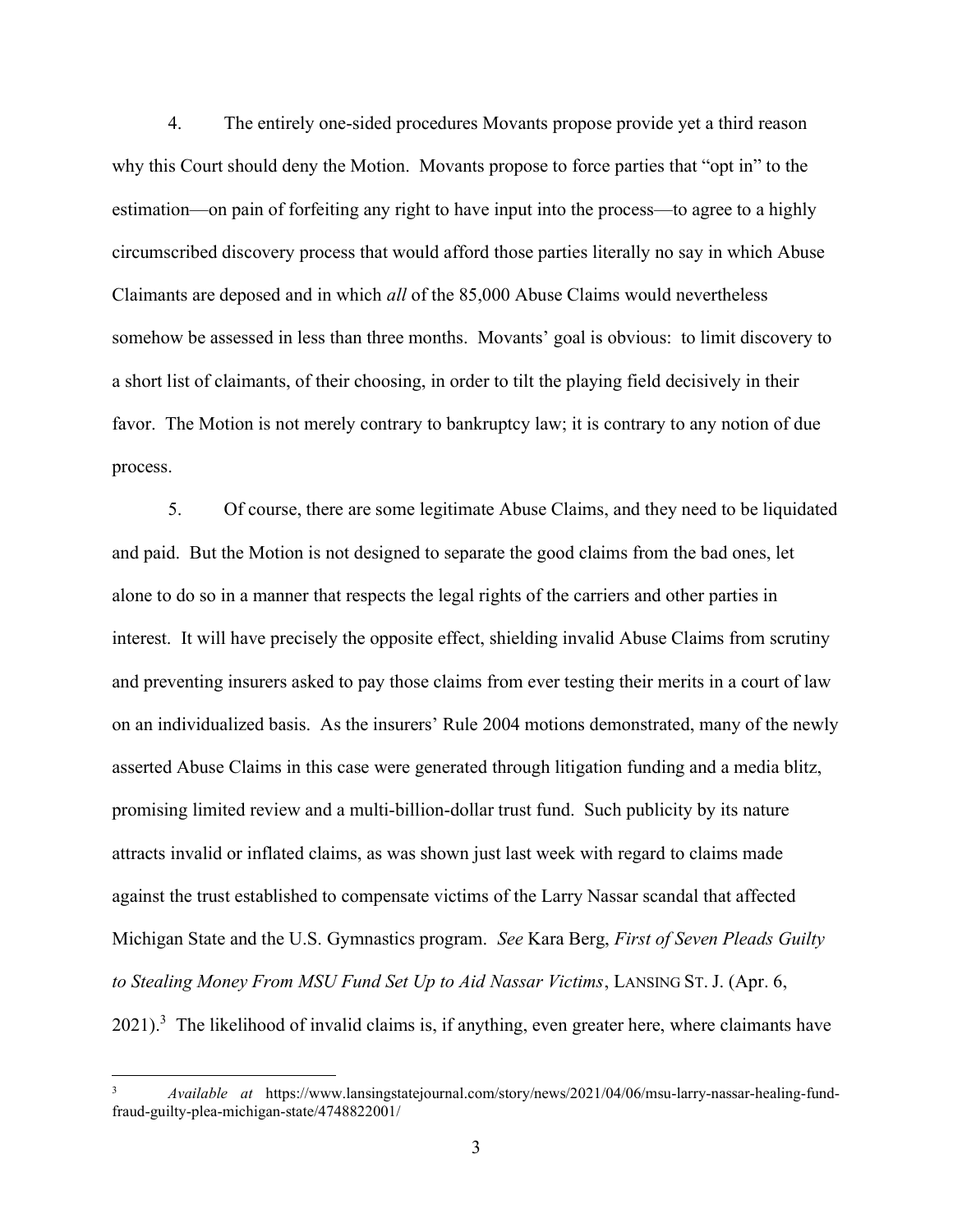alleged abuse from years or decades ago for the first time following plaintiffs' lawyers' blandishments of six- and seven-figure recoveries from a bankruptcy trust.

6. If the validity of those Claims is to be assessed in a manner that is potentially going to be binding on any insurers, then the insurers must be afforded real discovery, on a claim-by-claim basis, and a fair process, consistent with their contractual and other legal rights. A procedurally fair estimation process would take many months, if not years. The Motion should be denied.

#### ARGUMENT

#### I. THE COURT SHOULD DENY THE MOTION

## A. There Is No Basis To Estimate The Abuse Claims Under Section 502(c) Of The Bankruptcy Code

7. The Movants base their motion on Section 502(c) of the Bankruptcy Code,

claiming that estimation is "mandatory" under that provision. See Mot. at 10-11. To the

contrary, none of Section 502(c)'s requirements for estimation is met here.

8. Section 502(c) provides:

There shall be estimated for purpose of allowance under this section ... any contingent or unliquidated *claim*, the fixing or liquidation of which, as the case may be, would unduly delay the administration of the case.

11 U.S.C. § 502(c) (emphasis added). Like all statutes, the Bankruptcy Code must be construed to mean what its plain language says. See, e.g., United States v. Ron Pair Enters., Inc., 489 U.S. 235, 241 (1989) (when construing the Bankruptcy Code, "where … the statute's language is plain, the sole function of the courts is to enforce it according to its terms") (internal quotation marks omitted). Under the plain language of Section 502(c), the Court may estimate a claim only if three requirements are met.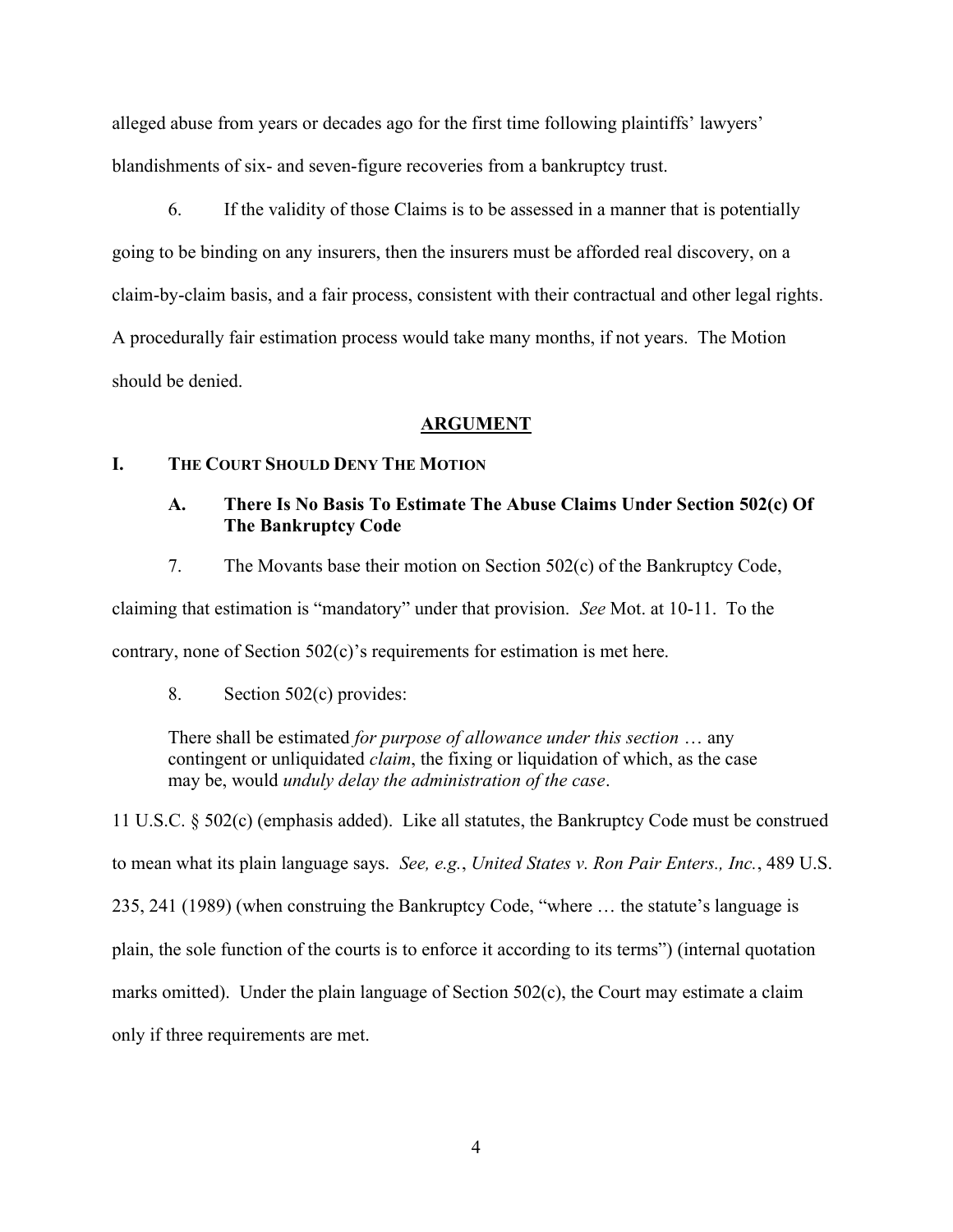9. First, Section 502(c) provides for the estimation only of a "contingent or unliquidated *claim*." A Section  $502(c)$  estimation thus must determine the amount of an individual claim or group of related claims, not a debtor's aggregate liability for all mass-tort claims alleged against it. See, e.g., Bittner v. Borne Chem. Co., 691 F.2d 134, 135-137 (3d Cir. 1982) (affirming order estimating the allowed amount of a single unliquidated tort claim). That point is even clearer given the statute's additional requirement that the estimation must be "for purpose of allowance." Claims are not allowed en masse, but individually. See 11 U.S.C. § 502(b).

10. Second, the estimation must be "for purpose of allowance under this section." That is, the estimation's purpose must be to determine whether a particular claim is allowed under Section 502 (for distribution or plan voting purposes), and if so, the allowed amount of that claim. Cf. 11 U.S.C. § 502(e)(2) (referring to claims "allowed under subsection (a), (b), or (c) of this section") (emphasis added); *accord id.* § 502(f)-(i). As this Court has explained, because "section  $502(c)$ ... requires that the court estimate [an unliquidated claim] 'for purpose of allowance under this section,'" "estimation under section 502(c) results in allowing a claim for purposes of the entire case, and is no different than a claim allowed under section 502(a) or (b)." In re Pac. Sunwear of Cal., Inc., No. 16-10882, 2016 WL 4250681, at \*3 (Bankr. D. Del. Aug. 8, 2016) (Silverstein, J.); see also In re Federal-Mogul Glob., Inc., 330 B.R. 133, 154 (D. Del. 2005) ("Section 502(c) only speaks of estimating claims for the purpose of allowance."); In re Stone Hedge Props., 191 B.R. 59, 63-64 (Bankr. M.D. Pa. 1995) ("estimation … under 11 U.S.C. § 502(c) ... appears to confine itself to 'contingent or unliquidated' claims for distribution purposes"); In re Interco Inc., 137 B.R. 993, 998 (Bankr. E.D. Mo. 1992) ("A bankruptcy court is to estimate any contingent or unliquidated claims for the purpose of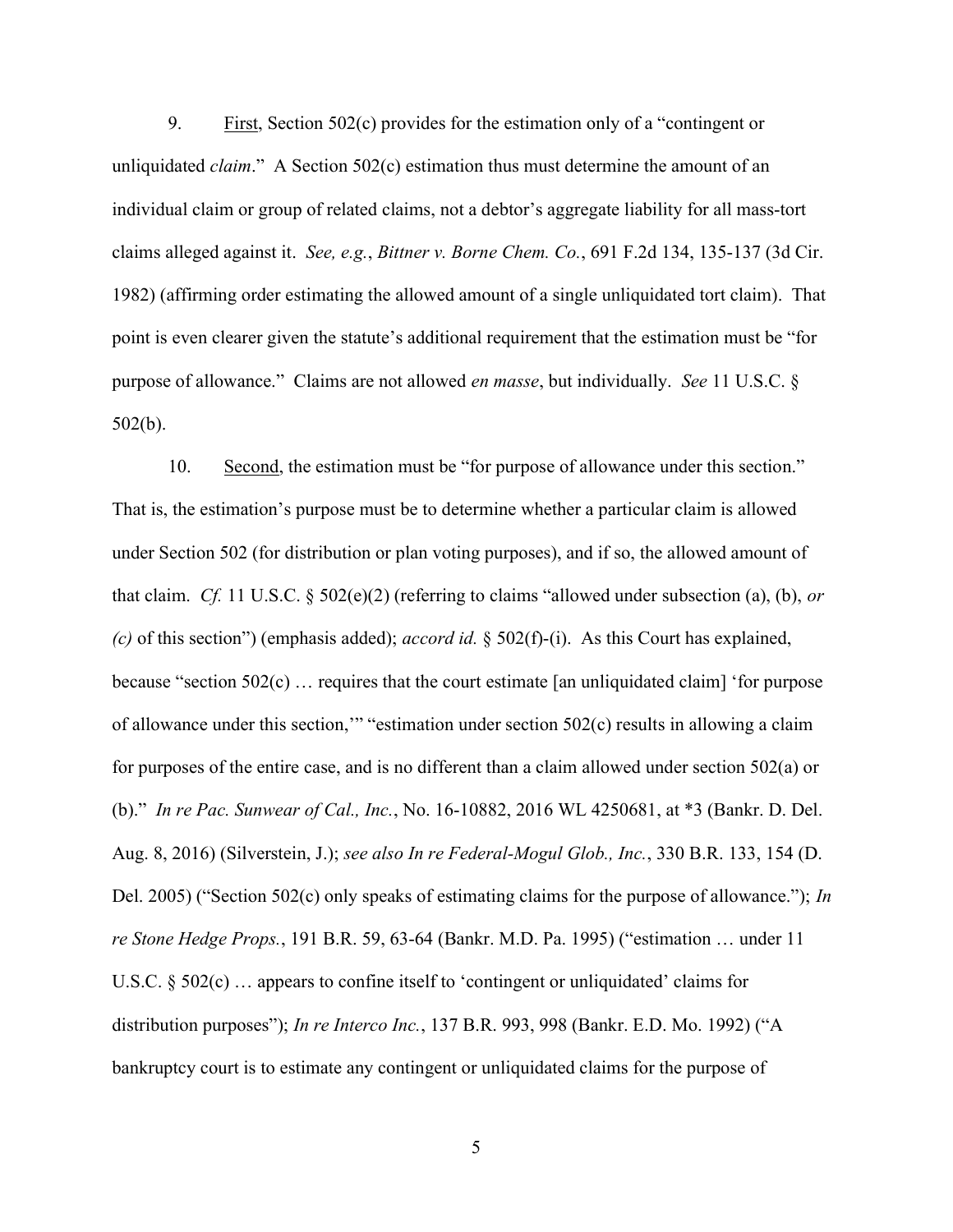allowance in a bankruptcy case. ... An allowed claim ... is a claim that may share in the assets of the bankruptcy estate." (emphasis in original; citing Section 502(c))).

11. Third, Section 502(c) permits the estimation of a contingent or unliquidated claim only if "the fixing or liquidation" of the claim through the normal claims-allowance process under Section 502(a)-(b) of the Bankruptcy Code (or in the tort system) "would unduly delay the administration of the case." See, e.g., Kool, Mann, Coffee & Co. v. Coffey, 300 F.3d 340, 347 n.4, 357 (3d Cir. 2002) (affirming denial of Section 502(c) estimation of creditor's claim because adjudicating the claim's allowance under Section 502(b) would not delay the case). "Something is 'undue' if it is 'unjustifiable.' Inquiry into whether liquidating the tort claims would be unjust, due to any case delay that may result therefrom, dictates that the Court perform a kind of costbenefit analysis by considering the time, costs and benefits associated with both estimation and liquidation." In re Dow Corning Corp., 211 B.R. 545, 563 (Bankr. E.D. Mich. 1997) (citation omitted). When "there is no reason to believe that estimation would result in a faster distribution of proceeds to tort claimants," the court should not order estimation under Section 502(c). Id. at 565.

12. By Movants' own admission, none of those three requirements is met here. As the Motion states:

Estimation of aggregate liability will not determine the liquidated amount of any particular individual claim. The plan contemplated by the Movants will likely provide that such individual amounts will be determined through trust distribution procedures (the "TDP") or through release of actions into the tort system for adjudication as permitted by the TDP.

Mot. at 1 n.3 (emphasis added).

13. Thus, Movants are not asking the Court to estimate the amount of any individual "claim," as Section 502(c) provides, but rather to estimate the Debtors' (and many non-debtors') aggregate liability for tens of thousands of Abuse Claims. Nor are Movants asking the Court to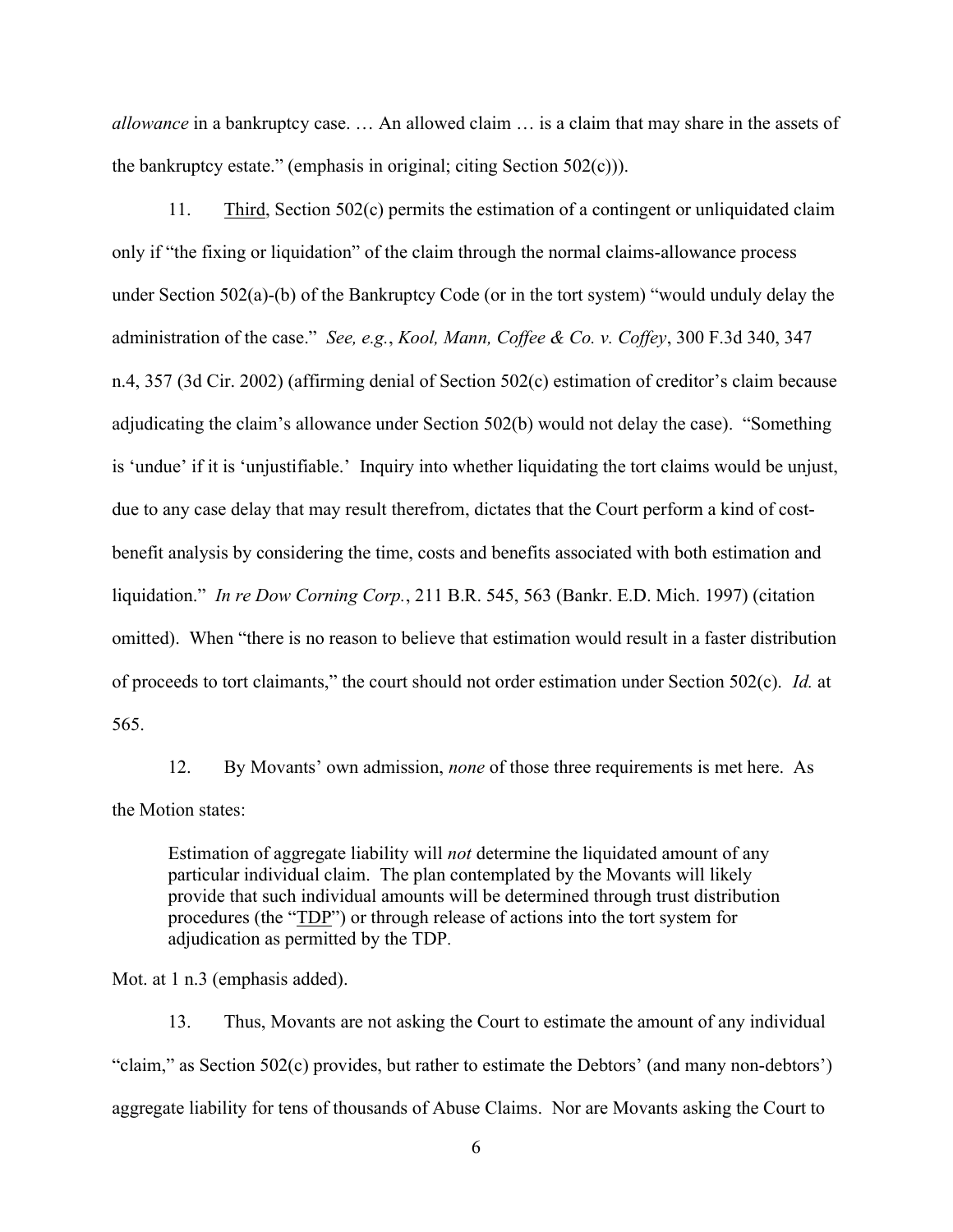estimate any individual Abuse Claim "for purpose of allowance under [Section 502]." To the contrary, they do not want this Court (or any other) to consider the bona fides of any Abuse Claim; they assert that the allowance and liquidation of individual Abuse Claims should occur entirely outside any judicial scrutiny, pursuant to a separate post-confirmation process governed by trust distribution procedures ("TDP") no doubt to be administered by a plaintiff-friendly "trustee." And Movants' contention that the allowance and liquidation of individual Abuse Claims can occur after confirmation of a plan pursuant to the TDP is a concession that there is no need to liquidate the Abuse Claims now, through an estimation proceeding, to avoid unduly delaying the case. On the contrary, the Debtors' bankruptcy cases will be unduly delayed if they were paused to conduct an estimation, only to have individual Abuse Claims liquidated after confirmation.

14. Because the Motion fails to satisfy *any* of the three requirements for estimation, it must be denied. Dow Corning is instructive. There, as here, the movants argued that an estimation of the debtor's aggregate mass-tort liability was necessary to determine whether a plan was feasible and to help bridge the parties' differences over a plan that faced significant opposition. See Dow, 211 B.R. at 554-556, 562. But the bankruptcy court denied the estimation motions. It explained that "bankruptcy law's general rule is to liquidate, not to estimate," and that "[t]here are good reasons to liquidate" rather than "estimate" unliquidated claims because of "the very real concern that the estimates may prove to be inaccurate." *Id.* at 563. Thus, estimation is permitted under Section 502(c) only if "the party moving for estimation … show[s] that the normal mode of liquidating the claim would create undue delay in the bankruptcy process." Id. at 573. The court concluded that the movants had failed to show any "undue" delay because—just as in this case—"individual tort claims would ... be liquidated" after "a plan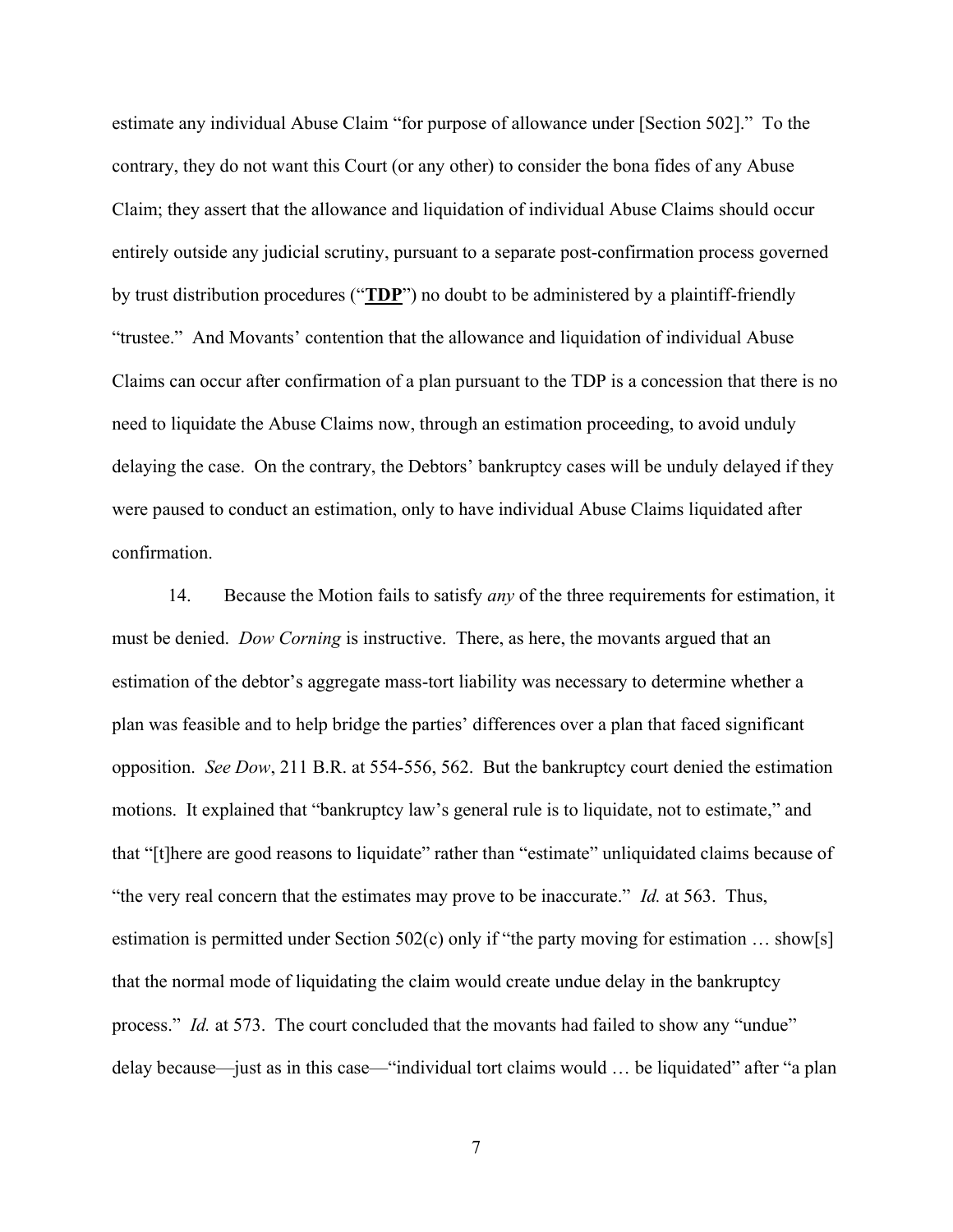of reorganization [is] confirmed" pursuant to a "post-confirmation liquidation [process for the] tort claims." Id. at 565-566, 574. And the court observed that the notion that an estimation would facilitate consensus around a plan was fanciful: "[N]o matter what answer this Court were to give as its estimate of the value of all tort claims, there is almost no likelihood that the estimate would prove accurate"; "[t]herefore, parties in interest will derive no comfort from the results of a lengthy and complex estimation war." *Id.* at 567.<sup>4</sup> Thus, far from avoiding "undue delay," a lengthy pre-confirmation estimation battle "would only lengthen the time to distribution since funds would not be disbursed until claims are liquidated post-confirmation." Id. at 565.

15. The same is true here. There is simply no basis under Section 502(c) to conduct an "estimation" of the Abuse Claims that does not seek to estimate the amount of any individual "claim" (but, rather, the Debtors' and non-debtors' "aggregate liability"); that is not for the "purpose of allowance" of any particular Abuse Claim; and that is unnecessary to avoid any "undue delay" in the case, given that Movants themselves contemplate that individual Abuse Claims will be liquidated post-confirmation outside the bankruptcy process.

## B. There Is No Other Legitimate Bankruptcy Purpose For An "Estimation" Of The Abuse Claims

16. The proposed "estimation" is not only inconsistent with Section 502(c), but it also fails to serve any proper bankruptcy purpose at all. To be sure, bankruptcy courts have, on occasion, "estimated" a debtor's liabilities in contexts other than claims allowance under Section 502, such as to resolve an objection to confirmation of a plan or to support a settlement. But

<sup>4</sup> The Debtors' own efforts to hazard an estimate of the Abuse Claims, based on several months of work by their consultant, Bates White LLC, has produced only a range with amounts that are billions of dollars apart on the low and high ends. See Disclosure Statement for the Second Amended Chapter 11 Plan Of Reorganization For Boy Scouts Of America And Delaware BSA, LLC [D.I. 2594] ("Disclosure Statement"), at 23, 60-63. It is far-fetched, to say the least, that an estimation conducted in only a couple of months' time—as Movants' propose—will produce anything definitive.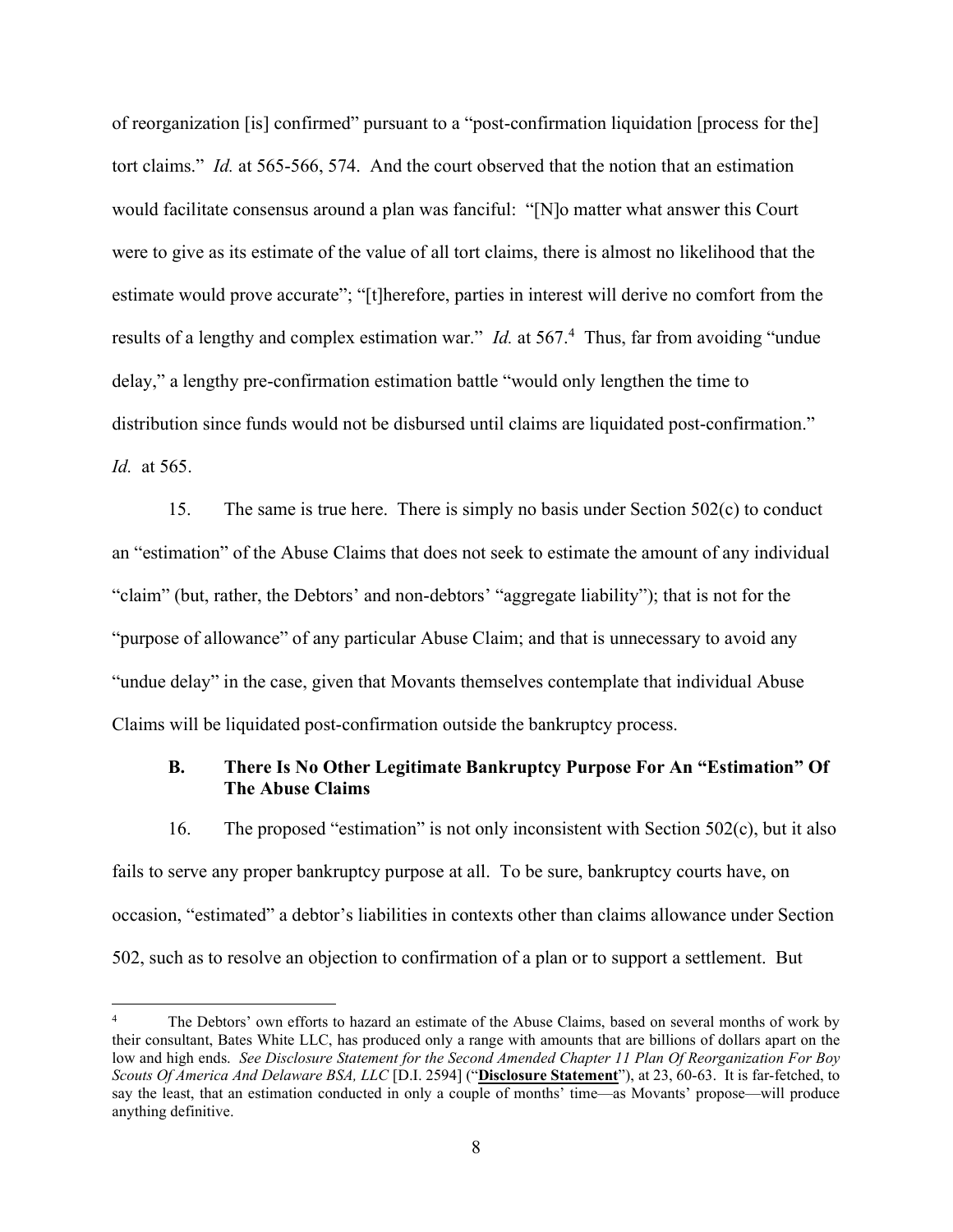while those decisions may use the term "estimation," and may sometimes even cite to Section 502(c), they do not involve a true estimation under Section 502(c), which only authorizes estimation of individual claims for the purpose of their allowance. Rather, estimations of a debtor's aggregate liability are typically done for the limited purpose of determining whether a proposed plan of reorganization meets the Bankruptcy Code's requirements for confirmation (or a settlement meets the business judgment standards or standards of reasonableness under bankruptcy law), without making any binding estimate for purposes of determining the allowed amount of any particular claim, much less any determination that purports to bind any insurer or other third party as to the amount of the debtor's liability in the aggregate (let alone by policy year).

17. For example, in the Armstrong asbestos bankruptcy case, the court estimated the debtor's asbestos liability to resolve an objection to confirmation of the debtor's plan by the debtor's commercial creditors. See In re Armstrong World Indus., Inc., 348 B.R. 111, 119-124 (D. Del. 2006). Those creditors, who had voted to reject the plan, objected under 11 U.S.C. § 1129(b) that it unfairly discriminated against them, and therefore could not be crammed down on them, because, in their view, the plan allocated a disproportionately high share of the estate's assets to the asbestos claimants. The court denied that objection, concluding that the plan proponents had met their burden to show that the plan's division of assets was fair, by showing that a "reasonable approximation" of the debtor's liability for present and "future" asbestos claims was at least \$3.1 billion. See id. Sections 105(a) and 1129 of the Bankruptcy Code provided the court with authority to make that sort of limited "estimation." See 11 U.S.C. §§  $105(a)$ , 1129. Indeed, while the court referred to section  $502(c)$ , it emphasized that it merely looked to "estimation principles" developed under that provision for guidance. *Id.* at 122-124.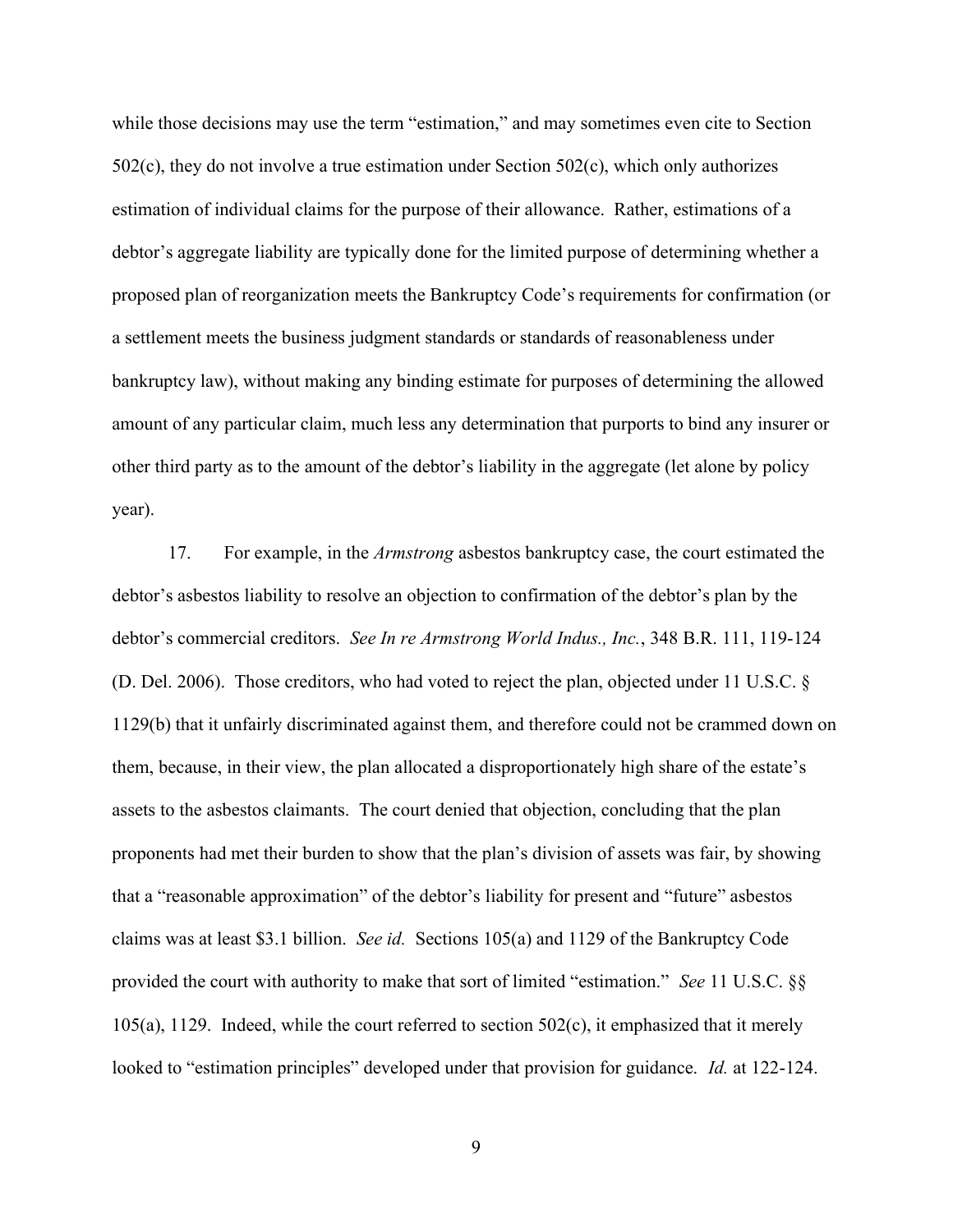And it stressed that it was not purporting to make any binding estimation of liability: it "need not choose an exact number for [the debtor's] liability in order to confirm or deny confirmation of the Plan," since a "reasonable prediction" of rough magnitude was sufficient for that purpose, even if that prediction was merely an "approximation," "not [a] search for mathematical precision, nor ultimate certainty." *Id.* at 124, 134, 136.<sup>5</sup>

18. Here, in contrast, Movants do not identify any legitimate bankruptcy purpose for their proposed "estimation" that withstands scrutiny. Movants claim that they need the Court to estimate the aggregate amount of Abuse Claims so that Abuse Claimants will know how much a trust created under a plan is likely to pay them. Mot. at 12-13. But knowing that would require not just an estimate of the aggregate Abuse Claims against the trust, but also a determination of the amount of the trust's assets, including disputed insurance recoveries (and a host of other things, such as the amount of the claims that fall into the Debtors' and non-debtors' self-insured retentions and uninsured periods). But none of that can be determined except in insurancecoverage litigation. In any event, plans are often confirmed even though creditors do not know

<sup>5</sup> See also Federal-Mogul, 330 B.R. at 136-137, 154-155 (estimating present and future asbestos personalinjury claims "for the limited purposes of plan formulation" to resolve dispute over plan's division of assets between asbestos property-damage claimants and asbestos personal-injury claimants); In re G-I Holdings, Inc., 323 B.R. 583, 623-626 (Bankr. D.N.J. 2005) (outlining proposed estimation of present and future asbestos claims to resolve dispute between debtor, which asserted it was solvent if invalid claims were disallowed, and asbestos claimants, who asserted debtor was insolvent and should establish a trust under 11 U.S.C. § 524(g) to pay present and future asbestos claims).

Courts that have undertaken "estimations" have not always clearly distinguished between the estimation of an individual claim under Section 502(c) for the purpose of claims allowance and an "estimation" of aggregate liability made in furtherance of some other bankruptcy purpose. In many cases, the parties did not raise or contest the issue, but simply assumed that Section 502(c) applied. See, e.g., Federal-Mogul, 330 B.R. at 154-155 ("undisputed" that estimation under Section 502(c) was required); In re Specialty Prods. Holding Corp., No. 10-11780, 2013 WL 2177694, at \*1 (Bankr. D. Del. May 20, 2013) (referencing Section 502(c) in single sentence with no further analysis); G-I Holdings, 323 B.R. at 598-599 ("the parties … agree that an estimation of [the debtor's] asbestos liability is required"). In other cases, courts have cited Section 502(c) but recognized that estimations conducted for the limited "purpose of formulating a plan of reorganization" are authorized under separate provisions of the Code. See, e.g., In re Garlock Sealing Techs., LLC, 504 B.R. 71, 74, 87 (Bankr. W.D.N.C. 2014) ("[T]he court determined to estimate the aggregate amount of Garlock's asbestos liability for the purpose of formulating a plan of reorganization, pursuant to 11 U.S.C. §§ 502(a) & 105(a)."). And like Armstrong, these courts have noted that such "estimations" are not binding determinations of liability, since "an estimation by definition, is an approximation" made "for the limited purposes of plan formulation," and therefore "it is important that we not pretend to have achieved mathematical accuracy." Federal-Mogul, 330 B.R. at 154-156.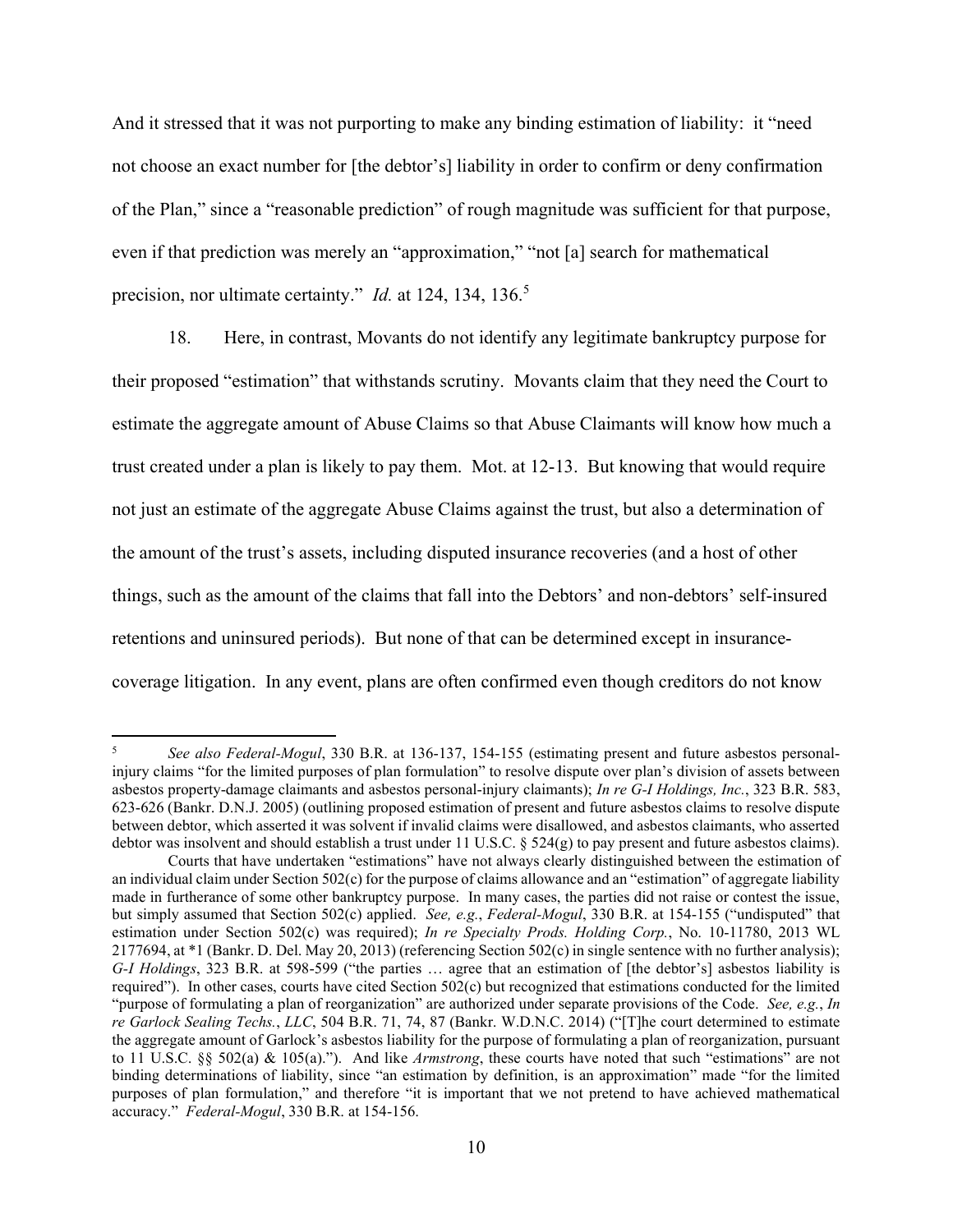their likely recoveries. That can occur because the creditors' claims are largely unliquidated as of confirmation and the extent to which they will ultimately be allowed is unknown, or because the value of the assets that will be available to pay claims is unknown—for example, where the principal estate assets are unliquidated litigation claims against third parties with uncertain recoveries.<sup>6</sup> Movants have likewise established no need for the Court to estimate, by policy year, the Abuse Claims in this case to confirm a plan.

19. By the same token, Movants have demonstrated no need for the Court to "estimate" the Abuse Claims to provide "adequate information" about such a plan in a disclosure statement under 11 U.S.C. § 1125. "There is no requirement in case law or statute that a disclosure statement estimate the value of specific unliquidated tort claims." In re A.H. Robins Co., 880 F.2d 694, 697 (4th Cir. 1989). Courts have accordingly approved disclosure statements, including in the mass-tort context, that did not include any estimate of the mass-tort claims or claimants' likely recoveries from the trust.<sup>7</sup>

20. Movants also contend that the Court must estimate the Abuse Claims to resolve potential objections to confirmation of a plan. Mot. at 13-15. But this case is unlike a case such as Armstrong, in which creditors had voted to reject the debtors' plan and objected to its confirmation. The Debtors here have not yet solicited votes on any plan, and no objections to

<sup>6</sup> See, e.g., Disclosure Statement Regarding the First Amended Joint Plan of Reorganization of Tronox Incorporated, et al. Pursuant to Chapter 11 of the Bankruptcy Code at 11, In re Tronox Inc., No. 09-10156-MEW (Bankr. S.D.N.Y Sept. 24, 2010), Dkt. No. 2159.

<sup>7</sup> See, e.g., Order (I) Approving Proposed Disclosure Statement For Debtors' And Shareholder Proponents' Joint Chapter 11 Plan Of Reorganization; (II) Approving Form And Manner Of Notice Of Hearing On Proposed Disclosure Statement; (III) Establishing And Approving Plan Solicitation And Voting Procedures; (IV) Approving Forms Of Ballots, Solicitation Packages, And Related Notices; And (V) Granting Related Relief, In re PG&E Corp., No. 19-30088-DM (Bankr. N.D. Cal. Mar. 17, 2020), Dkt. No. 6340; Disclosure Statement For Debtors' And Shareholder Proponents' Joint Chapter 11 Plan Of Reorganization at 24, In re PG&E Corp., No. 19-30088-DM (Bankr. N.D. Cal. Mar. 17, 2020), Dkt. No. 6353 (disclosing that 83,000 fire-victim claims had been filed, mostly in "unknown" amounts, and that "[a]s a result, it is not currently possible to predict what any specific claimant will be paid or a percentage recovery on such Claim any specific claimant should expect out of the approximately \$13.5 billion in total consideration that will be transferred to the Fire Victim Trust under the Plan").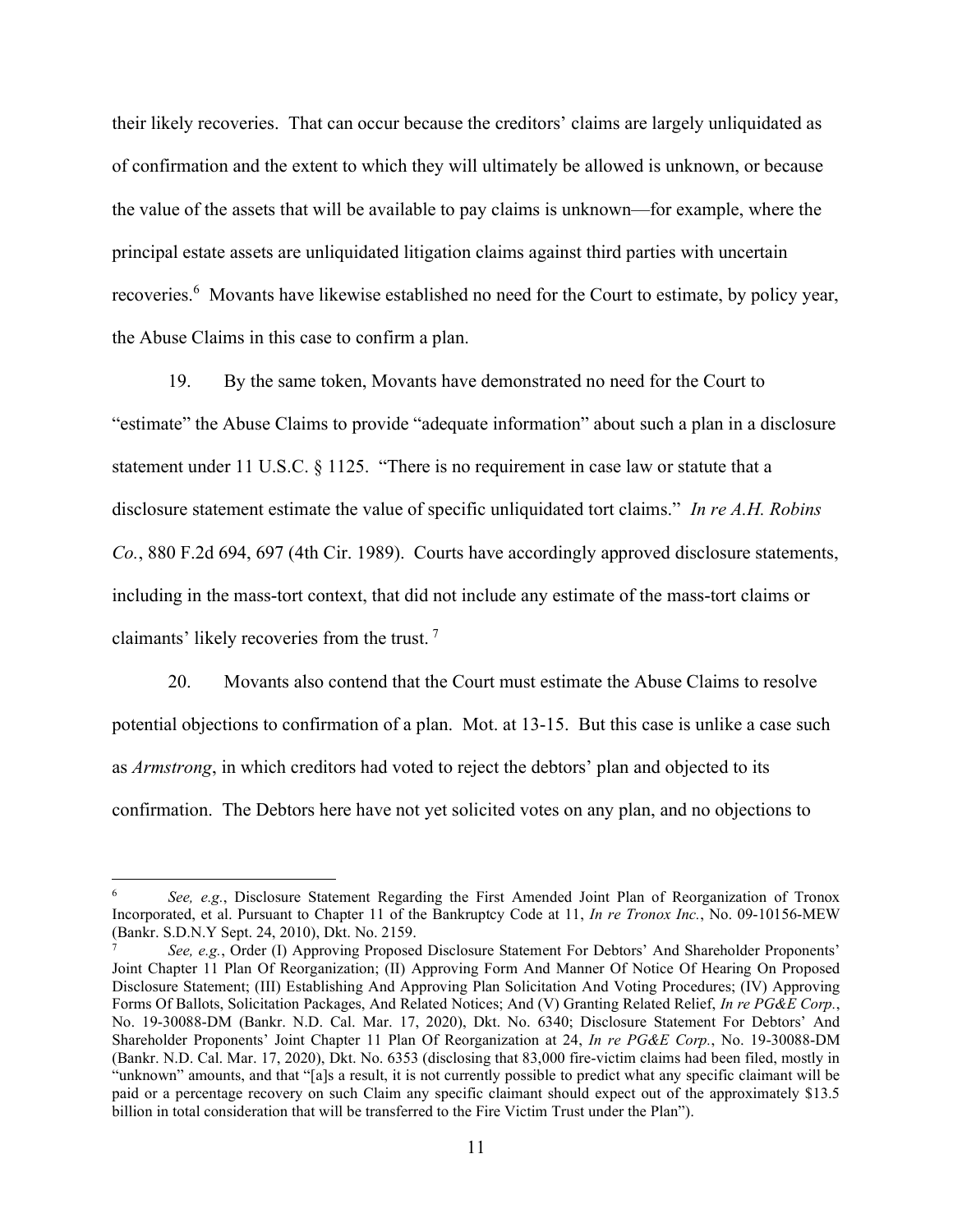confirmation have been filed. Indeed, the Court has not yet approved a disclosure statement, much less set deadlines for creditors to vote to accept or reject the plan or file objections to confirmation. Although Movants suggest that the Abuse Claimants will vote to reject the plan and object to its confirmation, it remains to be seen whether any of that will occur once the newly amended plan that the Debtors filed on April 13, or any further amended plan, is submitted to creditors for consideration. It is premature, at the very least, to commence now the expensive and time-consuming estimation proceeding Movants seek—in a case that has already cost the estate \$100 million in professional fees—to address hypothetical plan-confirmation issues that may never arise. *See Dow*, 211 B.R. at 572-573 (denying motion to estimate debtor's mass-tort liability, which claimants argued was necessary to resolve their potential objections to the plan, concluding the court "should wait to see whether that occurs before embarking upon a long and complex estimation").

21. In any event, the Court would not need to "estimate" the aggregate amount of Abuse Claims to resolve any of the potential plan-confirmation objections that Movants identify. An "estimation" is not needed to determine whether the plan is feasible under 11 U.S.C. § 1129(a)(11). Mot. at 13. The current plan provides that the Debtors' liability for the Abuse Claims will be channeled to the trust and liquidated under a TDP; that various assets will be contributed to the trust, including cash, property, and potential causes of action against insurers for coverage; and that the Abuse Claims, in whatever amounts those Claims may ultimately be allowed, will be paid a pro rata share of whatever amounts are realized from the trust's assets.<sup>8</sup> The plan includes no provision obligating the Debtors, after confirmation, to contribute any additional funding to the trust. As long as the Debtors can afford to make their initial (and only)

<sup>8</sup> See Second Amended Chapter 11 Plan Of Reorganization For Boy Scouts Of America And Delaware BSA,  $LLC$  [D.I. 2592] ("Plan"), at Art. III.B.8, Art. Art. IV, V.M & Ex. A (trust distribution procedures).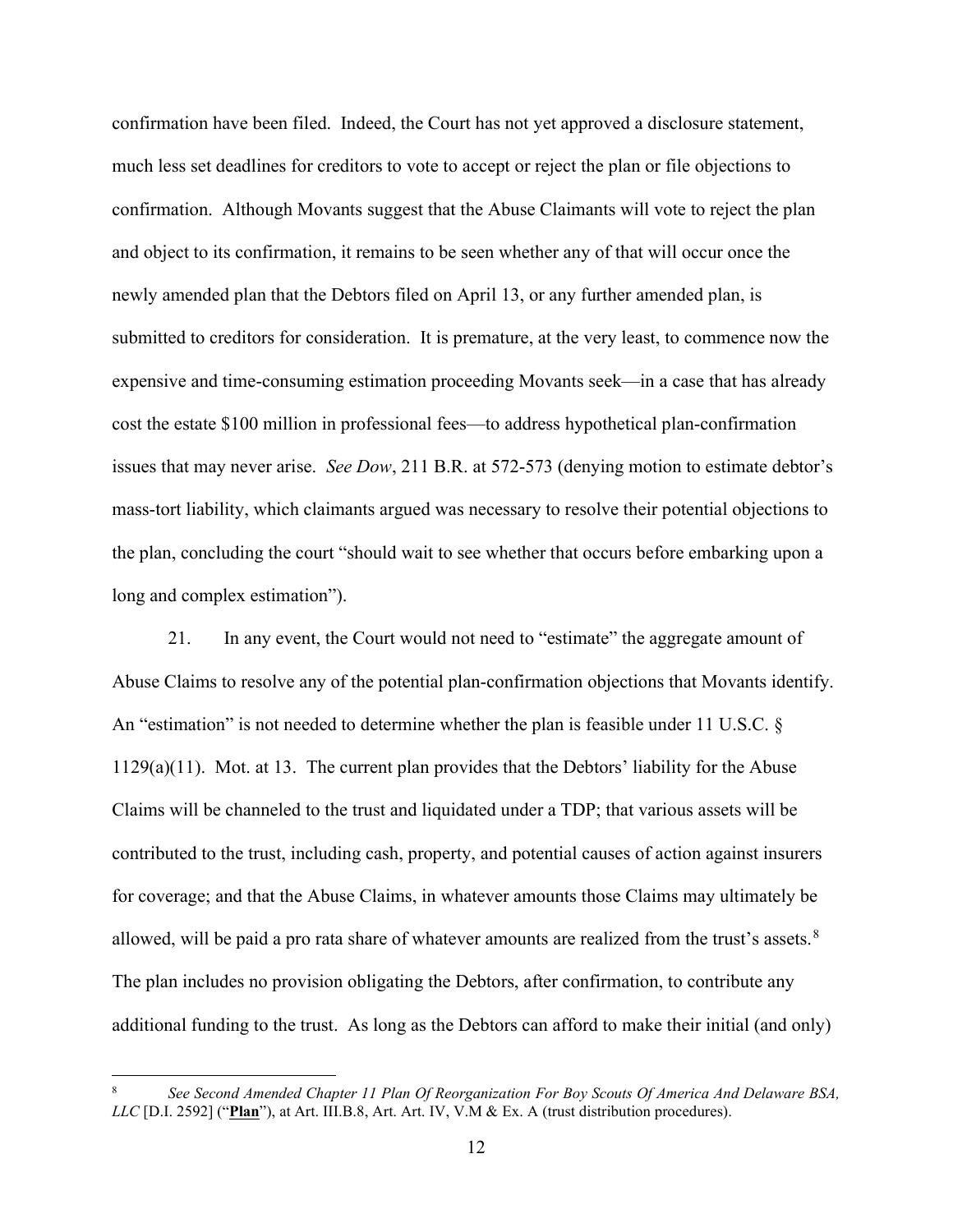contribution to the trust, it does not matter how large or small the aggregate Abuse Claims prove to be. See Dow, 211 B.R. at 568-569 (denying estimation of mass-tort claims because estimation was not necessary to determine whether plan was feasible; no matter how large the debtor's liability was, the plan was feasible because debtor had financial ability to make its one-time, capped, contribution to trust).

22. Nor is it evident that an estimation of the Abuse Claims will be needed to evaluate whether the plan unfairly discriminates against the Abuse Claimants, as compared to other unsecured creditors, under 11 U.S.C. § 1129(b)(1). Mot. at 4, 13-14. That issue will never arise if the class of Abuse Claims votes to accept the plan, since the unfair discrimination test applies only to impaired classes that have rejected the plan. See 11 U.S.C. § 1129(b)(1). And even if the issue arises, the general unsecured claims are relatively small, estimated by the Debtors to total only \$26.5 million to \$33.5 million, and thus even if some portion of the funds allocated under the plan to pay those claims (\$25 million) were re-allocated to the Trust for pro rata distribution among the Abuse Claims, the Abuse Claimants would be unlikely to fare meaningfully better.<sup>9</sup>

23. An estimation of the Abuse Claims also is not necessary to determine whether the plan satisfies the "best interests of creditors" test. Mot. at 4, 13, 15. That issue, too, will arise only if one or more Abuse Claimants vote to reject whatever plan is ultimately submitted to them for acceptance. See 11 U.S.C.  $\S 1129(a)(7)(A)$ . And in any event, the "best interests" test compares a rejecting creditor's recovery under the plan with its recovery in a hypothetical liquidation of the debtor under chapter 7 of the Bankruptcy Code. See id. If their validity is assessed fairly, the Abuse Claims—whatever they are—should be the same in both a reorganization and a liquidation. The only thing that should potentially change is the assets that

See Disclosure Statement at 22; Plan Art. III.B.6 (treatment of general unsecured claims).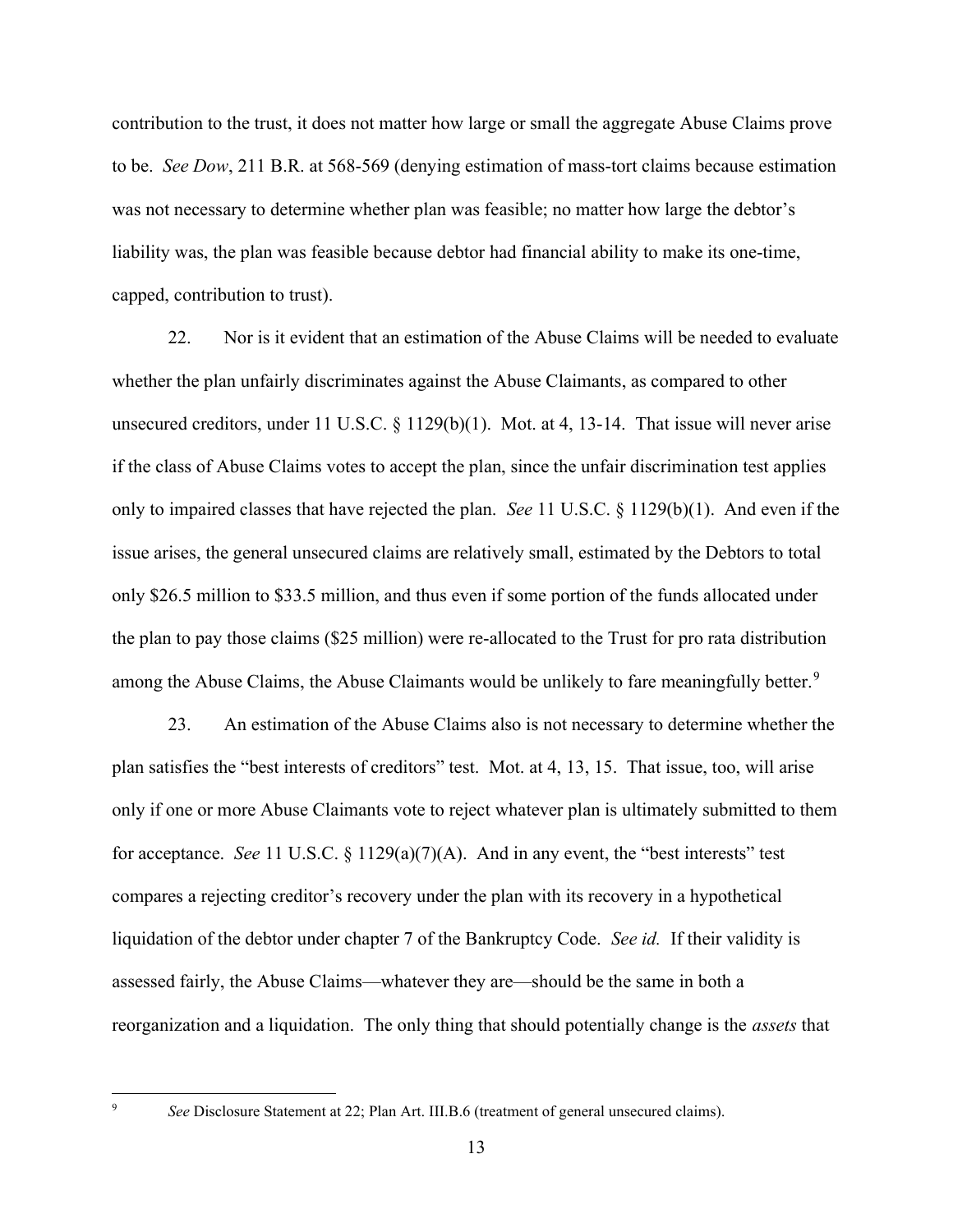are available to pay those claims under the plan, versus the assets that would be available in a liquidation. Thus, any comparison under Section 1129(a)(7) of potential recoveries under a plan to recoveries in a liquidation will turn on the relative amount of assets that are available under those two scenarios, not on the amount of the Abuse Claims.

24. Finally, an estimation of the Abuse Claims against the Debtors is also unlikely to be necessary to resolve potential objections by Abuse Claimants to a channeling injunction. This issue also may not arise, either because the plan on which votes are ultimately solicited does not contain such a channeling injunction, or because Abuse Claimants accept the plan by the required vote. See In re Exide Techs., 303 B.R. 48, 74 (Bankr. D. Del. 2003). And, even if an evaluation of the contribution to be made by the local councils or other third parties is required, that evaluation would not be an estimation under Section 502(c). Asking the Court to evaluate the Abuse Claimants' potential state-law claims against non-debtors for those non-debtors' own liability for the Abuse Claims has nothing to do with estimating any creditor's "claim" against the *debtor* "for purposes of allowance under ... section [502]" of the Bankruptcy Code, which is all that Section 502(c) permits.<sup>10</sup>

25. In the end, the only thing that Movants' proposed "estimation" would accomplish is to multiply the expense and length of these bankruptcy cases—precisely the opposite of

<sup>&</sup>lt;sup>10</sup> Movants' cases are inapposite. Those cases either (1) concern different issues not presented here, like estimations done to resolve pending plan objections, see supra pp.9-10; (2) simply restate the statutory requirements for estimation under Section 502(c); or (3) are otherwise distinguishable. For example, many of the "estimation" decisions that Movants cite did not, in fact, conduct an estimation at all. See, e.g., Order Terminating Estimation Proceedings at 3-4, In re PG&E Corp., No. 3:19-cv-05257-JD (N.D. Cal. June 9, 2020), Dkt. No. 387 (terminating estimation proceeding without conducting any estimation of mass-tort wildfire claims at all); In re Roman Catholic Archbishop of Portland in Or., 339 B.R. 215, 223-224 (Bankr. D. Or. 2006) (court did not conduct any estimation of mass-tort sexual-abuse claims and deferred consideration of estimation for later proceedings); A.H. Robins Co. v. Piccinin, 788 F.2d 994, 1011-1012 (4th Cir. 1986) (court affirmed order transferring venue of certain tort lawsuits, not an estimation of mass-tort personal-injury claims, and merely noted in dicta, in accordance with Section 502(c)'s plain language, that estimation is appropriate where it is done "for purpose of allowance if failure to do so 'would unduly delay the administration of the case'" (emphasis added)).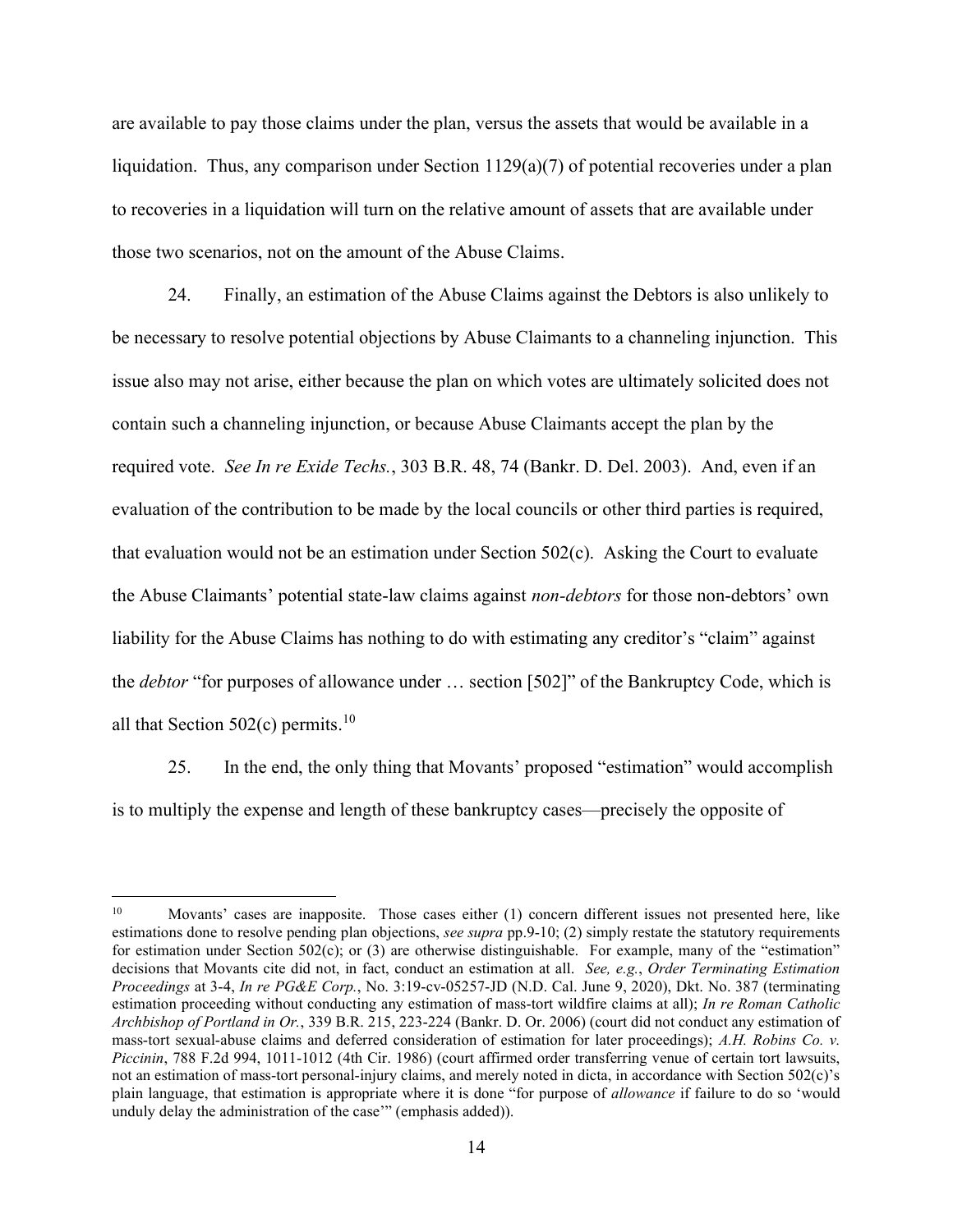Section 502(c)'s purpose of avoiding "undue delay." Movants assert that estimation will facilitate a consensual resolution of these bankruptcy cases, contending that the primary reason mediation has been unsuccessful is that the parties—the Debtors and insurers, on the one hand, and Movants on the other—disagree about the validity and amount of the Abuse Claims. Mot. ¶¶ 2-3. They add that estimation will "test … insurers' contention that not all proofs of claim are valid." Id. ¶ 9. But Movants' proposed estimation procedures are designed to do precisely the opposite. Among other things, those procedures would limit discovery to a sample of Abuse Claims selected by Movants, while the insurers would be denied any right to object or to take discovery from any other claimant. The result would be an "estimation" of aggregate liability in which no one would have any faith. The parties would be no closer to consensus. The "estimation" Movants seek would simply delay these bankruptcy proceedings and add to the more than \$100 million in professional fees that the Debtors' estates have incurred in these cases.

## C. The Motion Is An Improper Attempt To Prejudice Insurers In State-Court Coverage Litigation

26. That Movants are unable to identify any legitimate bankruptcy purpose for the "estimation" they request is not surprising. Movants do not seek an estimation for the purpose of allowance under Section 502(c) or for any plan-confirmation purpose under Section 1129. Rather, Movants' actual objective is to obtain an order that they will then parade in state court in subsequent insurance-coverage litigation as a supposed adjudication by this Court of the Debtors' aggregate liability and that of the non-debtor local councils and sponsoring organizations, by policy year, for the Abuse Claims—even though no court will have vetted the validity of a single Abuse Claim.

27. Movants are following a well-worn playbook in which plaintiffs' lawyers have sought to misuse bankruptcy court "estimations" in subsequent coverage litigation in other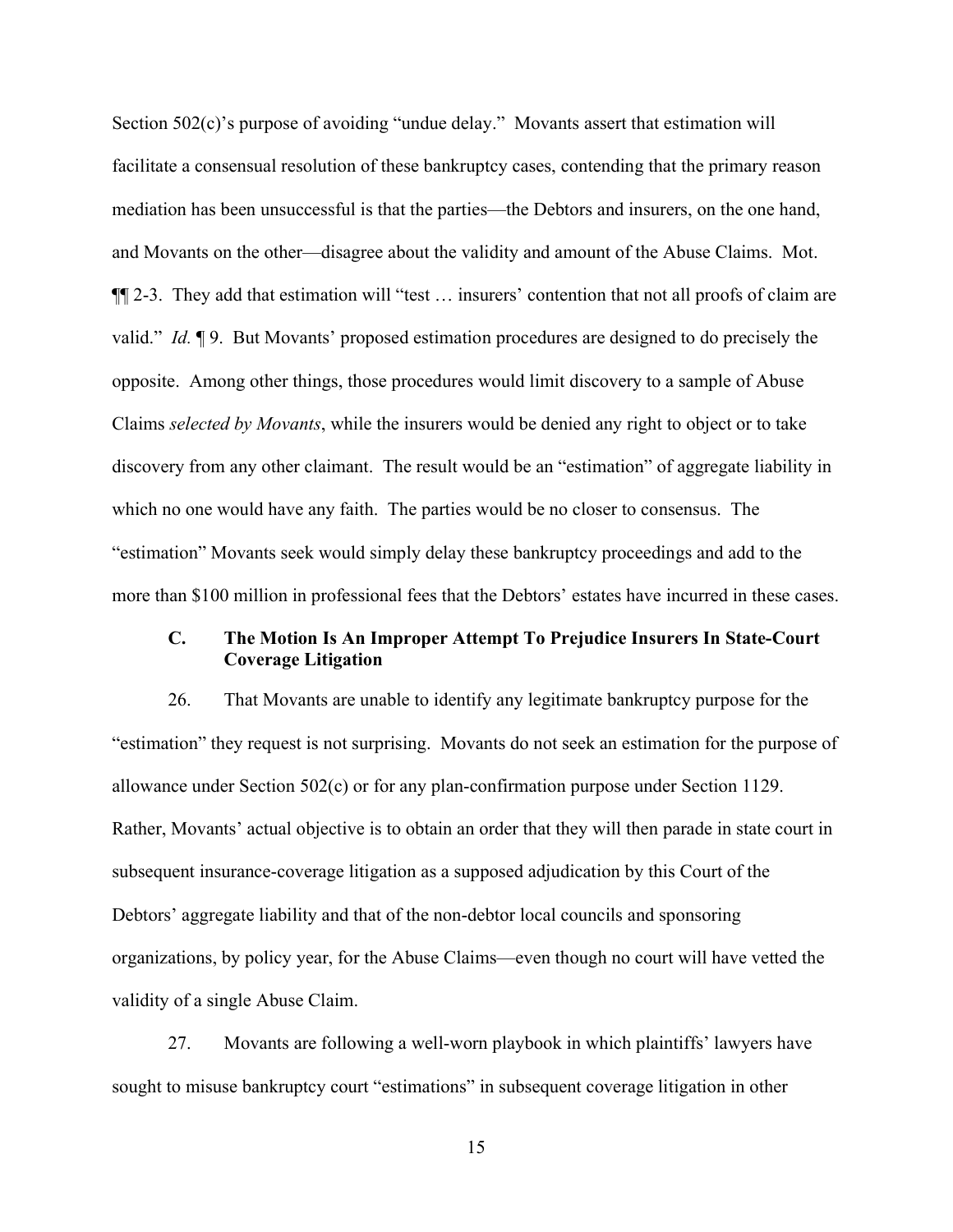courts. Fuller-Austin Insulation Co. v. Highlands Ins. Co., 135 Cal. Rptr. 3d 716 (Ct. App. 2006), is a prime example. There, the debtor and asbestos claimants negotiated a Chapter 11 plan that allowed present and future asbestos claims in an aggregate amount determined according to the plan's claim-resolution procedures. See id. at 722-724. The plan included purported "insurance neutrality" language, and claimants' counsel represented to the Delaware bankruptcy court at the plan-confirmation hearing that the plan would have no effect on any coverage litigation. But, once the bankruptcy court had confirmed the plan, the plaintiffs reneged on their representation and argued in a subsequent coverage action in California state court that the plan was a "final adjudication that established [the debtor's] liability to asbestos claimants and therefore obligated [insurers] to pay the full ALV [allowed liquidated value of the asbestos claims] established by the bankruptcy court." *Id.* at 726. Remarkably, the state trial court agreed. *Id.* at 726-727. Fortunately, a state appellate court saw through the plaintiffs' tactics and reversed the trial court's judgment. Id. at 731-746. The court explained: "While calculating the aggregate value of present and potential future claims is helpful and often necessary in other contexts, no authority exists for utilizing such a valuation to affix an insurer's indemnity obligations. To the contrary, cases addressing the concept of aggregation in the bankruptcy context repeatedly reaffirm its limited scope and purpose. … [A]sbestos claim estimation … is not to determine liability and … does not reflect the amount that will be paid to the asbestos claimants" but instead, "consistent with the limited role of bankruptcy claim estimation," only … assists in formulating a reorganization plan." Id. at 742-744.

28. It is clear that Movants are seeking to follow the same script here, hoping that they can misuse an "estimation" to avoid the need ever to prove the validity of any Abuse Claim and to prejudice insurers in state-court coverage litigation, as in *Fuller-Austin*. That is the reason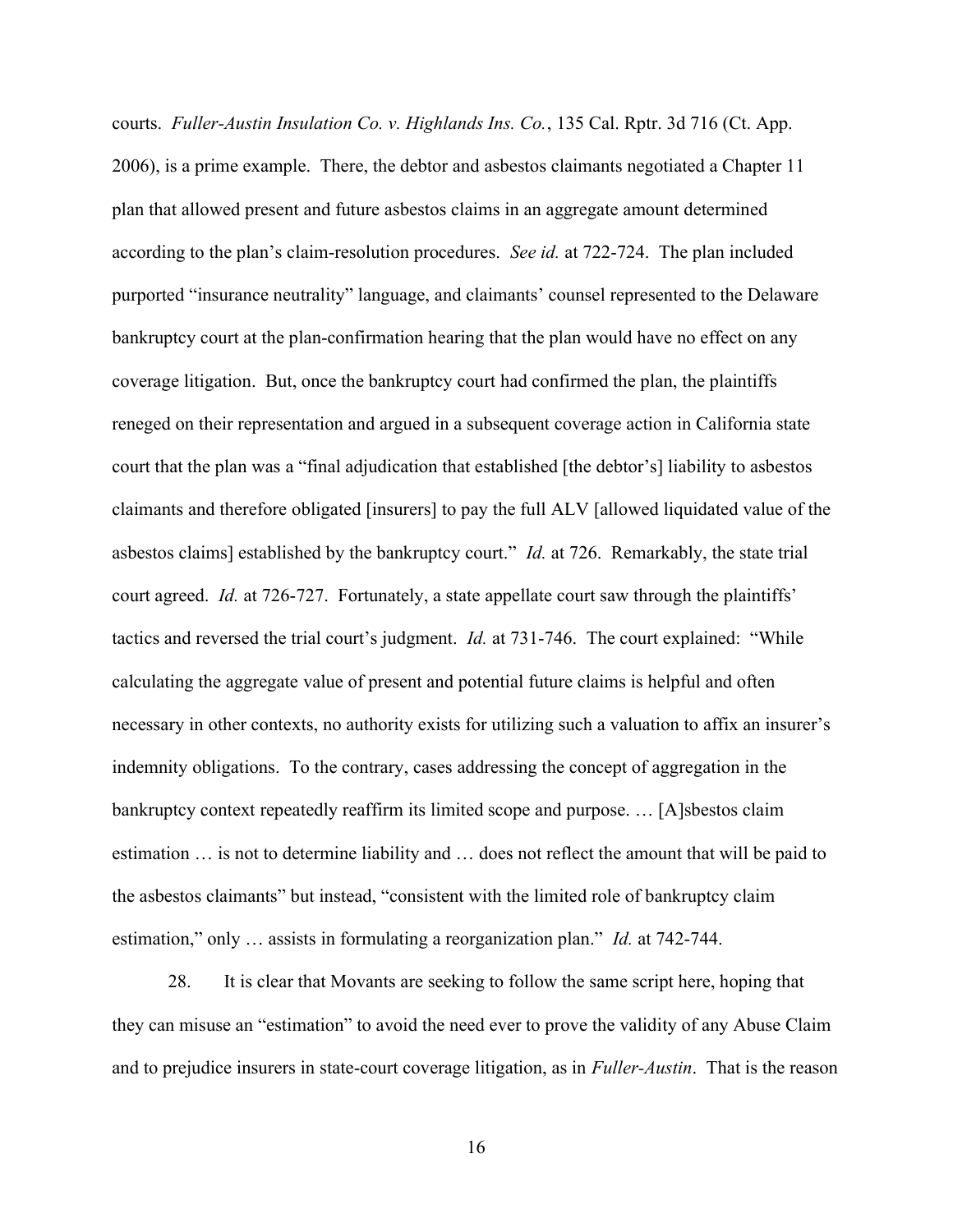Movants are requesting an estimation of the Debtors' aggregate liability by year. Mot. at 16. Because different insurers issued policies for different years in which the Boy Scouts operated, Movants want an estimate of the Boy Scouts' total liability by year to try to use that estimate in subsequent coverage litigation against particular carriers that issued policies for that year. Indeed, Movants admit as much, asserting that "a year-by-year estimation—of the sort we propose—will permit the Abuse Claim liability to be matched to the appropriate insurer(s) and policy(ies) of the BSA and/or the local councils," which will purportedly "resolv[e] ancillary disputes with and among the insurers about who is liable for what" and "solv[e] for such coverage disputes." Mot. at 16. Such an estimate by year would be wholly unnecessary if Movants' real objective were to assess the allowability of any Abuse Claim, to determine whether a plan was feasible, or any other legitimate bankruptcy purpose.

29. That Movants invoke Section 502(c), a provision focused on the "allowance" of creditor claims in bankruptcy, as the basis for their Motion is rich with irony. Movants do not want to allow this Court, or any other, to consider whether any of the 85,000 Abuse Claims, first filed after for-profit claims aggregators engaged in their massive advertising effort in these bankruptcy cases, are valid. Instead, they want this Court to "estimate" the Boy Scout's aggregate liability in the hope that such an "estimation" will *prevent* any court from ever scrutinizing the allowability of any individual Abuse Claim.

30. In short, Movants seek an estimation that not only fails to satisfy any of Section 502(c)'s requirements but is at war with its statutory purpose, serves no other legitimate bankruptcy objective, and, instead, is designed to prejudice the insurers in future, state-law coverage litigation by preventing any court from scrutinizing any Abuse Claim. The Motion should be denied.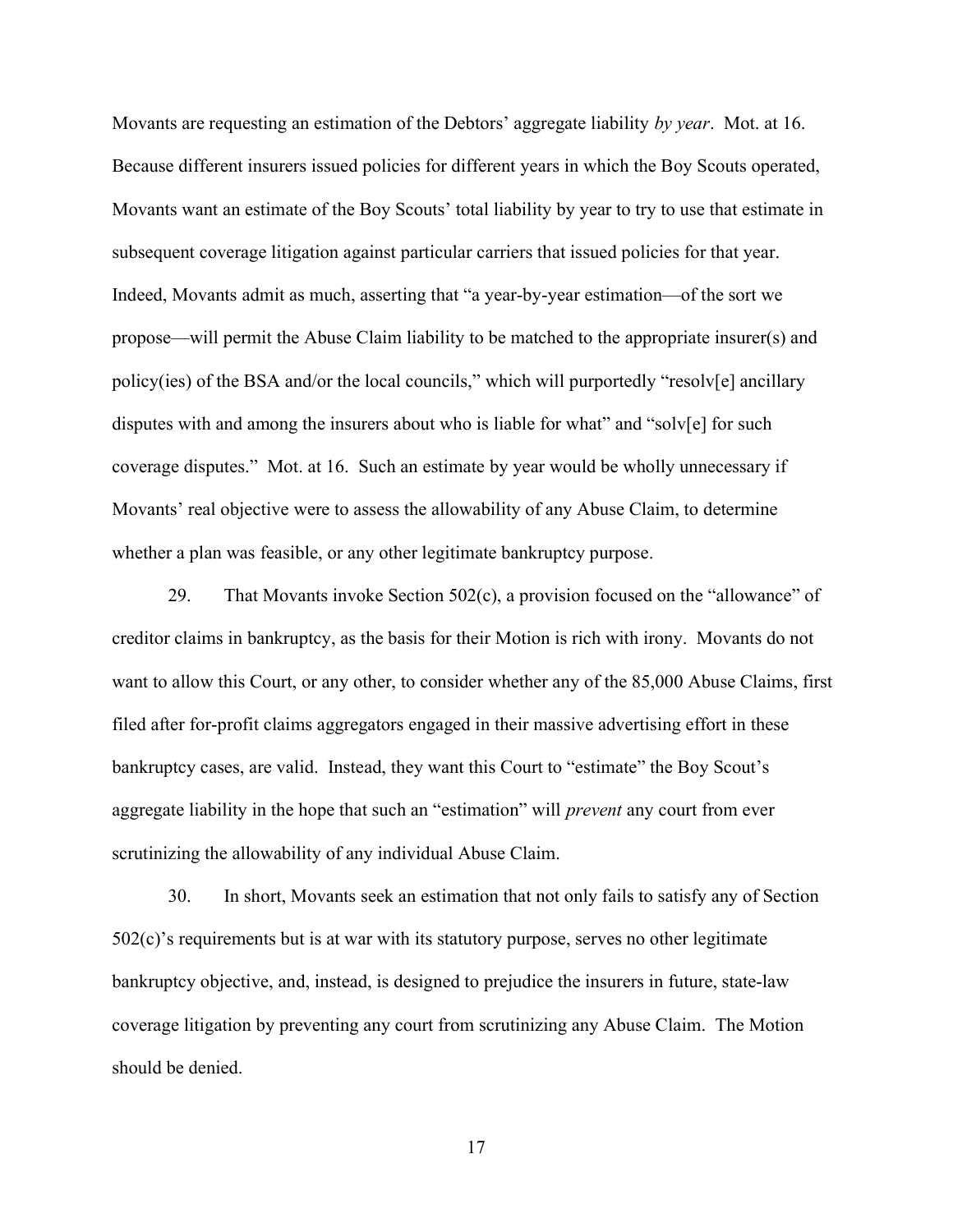## D. The "Estimation" Procedures Are Improper

31. Even if the Motion had any merit, the proposed "estimation" procedures would need to be substantially revised. There is no semblance of fairness or due process in what is proposed.

32. For example, the proposed procedures would require parties in interest either to agree to be bound as a "party" to the proceeding or be barred from presenting any evidence. Mot. Ex. A (Proposed Order)  $\parallel$  3(a) & Ex. B. That is a transparent attempt to set up an argument by Movants in subsequent coverage litigation that the insurers were parties to the "estimation" and therefore should be bound by this Court's supposed adjudication of the Debtors' liability. The proposed procedures also would require the insurers to produce information showing all amounts paid to settle or satisfy sexual-abuse claims. Id. Ex. A (Proposed Order) ¶ 3(c). Those settlements are subject to confidentiality agreements and have little relevance—historical settlements of different claims in the past say nothing about the validity or amount of the claims that are currently alleged against the Boy Scouts—and would serve only to skew purported claim values upwards, since thoroughly vetted, more meritorious claims are often settled while less meritorious ones are typically dismissed without payment or settled for a nominal amount.<sup>11</sup> Worse, the "estimation" procedures would limit discovery solely to a purportedly "representative sample of claimants" cherry-picked by the Movants, while the insurers would be denied any right to object to Movants' sample or to propose their own sample. *Id.* 1 3(d). And, under Movants' proposed procedures, all fact and expert discovery would be completed in barely two

<sup>&</sup>lt;sup>11</sup> The least meritorious claims may not have been asserted at all outside of these Chapter 11 Cases, which have combined (i) a massive advertising effort by plaintiffs' counsel and (ii) the suggestion by plaintiffs' counsel that every Abuse Claim will be liquidated without any judicial scrutiny thereof pursuant to a TDP.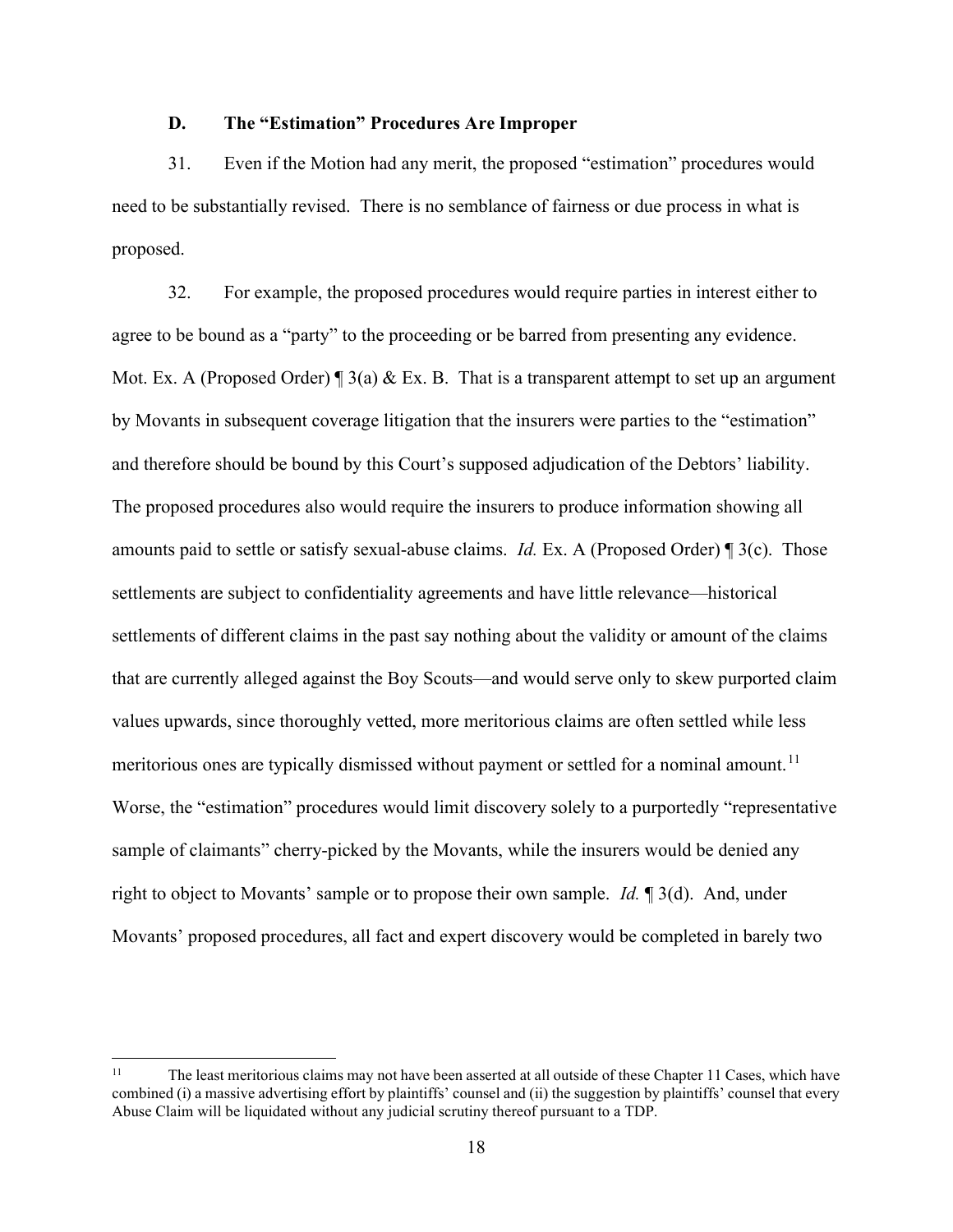months, with all trial motions, motions in limine and the like completed within a few weeks after that. *Id.*  $\P$  3(d)-(j).

33. All of these procedures are plainly designed to rig the "estimation" proceeding against the insurers. Discovery is limited to a sample of claimants hand-picked by the Movants to generate a predetermined result. The procedures do not allow other parties in interest, including the insurers, to object to the Movants' sample or to propose their own sample of claimants. Similarly, the estimation motion is rife with improper provisions, including the requirements that the insurers file notices as "participating parties" that Movants can tout in coverage court as the insurers' supposed agreement to be "bound" by the estimation and that the insurers produce confidential and irrelevant information on historical settlements. And, if there is to be a comprehensive estimation, there needs to be real due process with a realistic time frame, not the truncated process and schedule that Movants propose. See Dow, 211 B.R. at 563 ("[R]egardless of the estimation method selected, for the process to have any semblance of fairness it will necessarily involve hearings that would be quite lengthy and protracted. … Considering the magnitude of the claims involved and the absolute importance of rendering a fair and accurate decision, the Court cannot countenance a valuation procedure that would place artificial time constraints on the parties' ability to properly present their cases."); Garlock, 504 B.R. at 74 (issuing estimation decision more than a year and a half after ordering estimation and noting the proceeding took 17 trial days); Case Management Order for Estimation of the Debtor's Liability for Mesothelioma Claims, In re Bestwall LLC, No. 17-31795 (Bankr. W.D.N.C. Mar. 31, 2021), Dkt. No. 1685 (estimation schedule exceeding one year).

34. Finally, any order must include provisions making clear that any "estimation" of the Debtor's aggregate liability for the Abuse Claims is not a finding or adjudication by the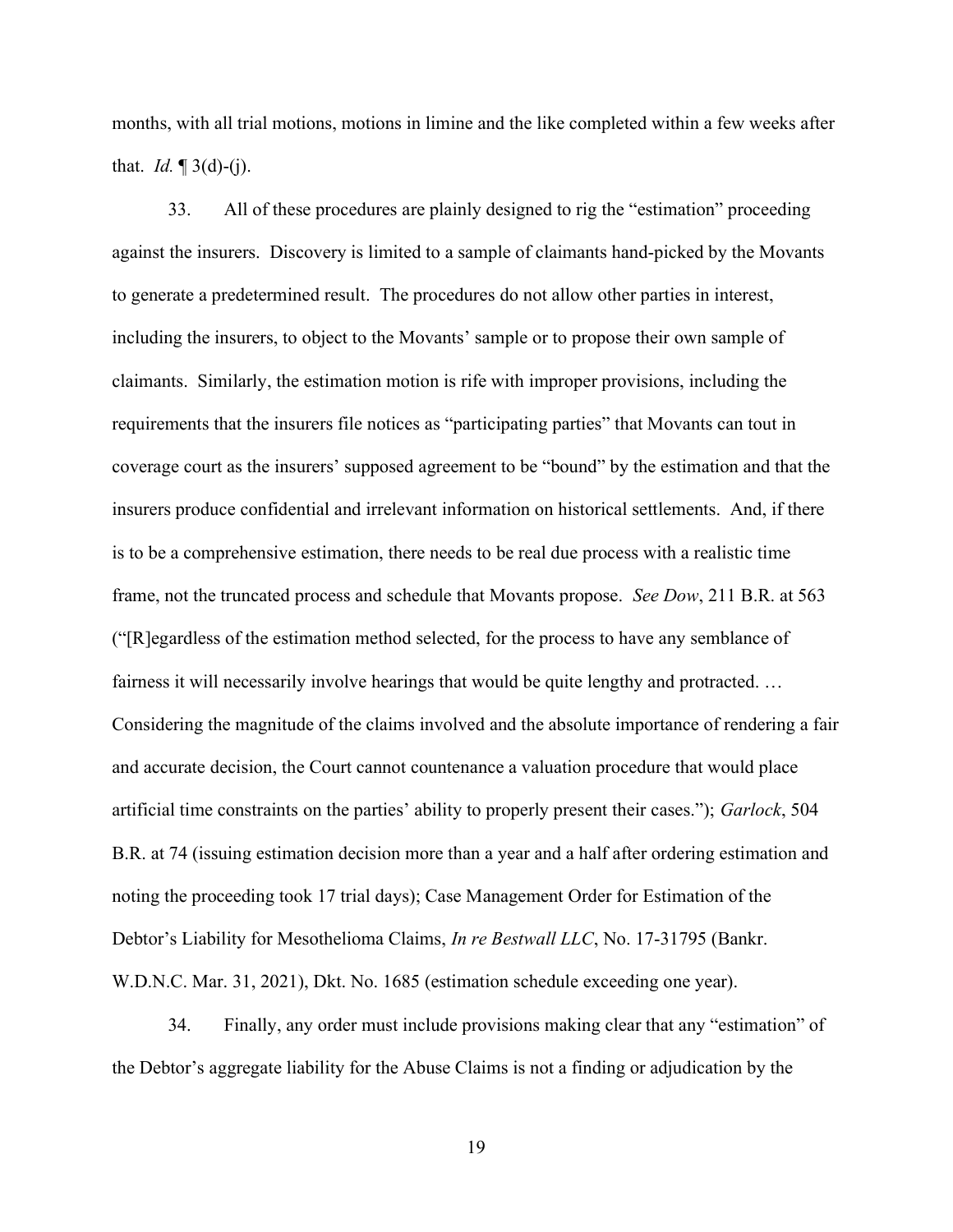Court of the Debtors' liability for any individual Abuse Claim and that the so-called "estimate" is not "binding" on any insurer or a determination of any issue bearing on any insurer's coverage liability.<sup>12</sup> An "estimation" of the Debtors' "aggregate liability" for Abuse Claims, which does not vet a single individual Abuse Claim, could not determine any issue of insurance coverage. Hartford's policies, for example, generally obligate it to indemnify the insured only for specific claims that the insured "shall become legally obligated to pay," not to indemnify the insured for an "estimation" of "aggregate liability" untethered to any individual Abuse Claim.<sup>13</sup> An aggregate-liability estimation, even if broken down by year, would say nothing about whether or when a particular claimant was abused or the amount the claimant is entitled to recover on account of his claim, critical information needed to apply the terms of each insurer's insurance policy.

35. Such an "estimation" would certainly not be an "adjudication" of the Debtors' liability for any individual Abuse Claim. See, e.g., Kool, Mann, Coffee, 300 F.3d at 348 ("an Estimation Hearing has no legal effect other than establishing the approximate amount of the claim that will be recognized in a reorganization"); Armstrong, 348 B.R. at 124, 134, 136 (aggregate-liability estimation is merely an "approximation" and "prediction of the amount of liability [the debtor] will face," "not [a] search for mathematical precision, nor ultimate certainty"); Federal-Mogul, 330 B.R. at 154-156 ("an estimation by definition, is an approximation," made "for the limited purposes of plan formulation"; "it is important that we not

<sup>12</sup> See In re A.P.I., Inc., 331 B.R. 828, 846-47 (Bankr. D. Minn. 2005), aff'd, 2006 WL 1473004 (D. Minn. 2006) (holding that, at the plan confirmation stage, "at bare minimum this Court has the power to deny preclusive effect to the ostensible determinations that are to be made" by post-confirmation trust of asbestos claims "via the estimation of claims").

<sup>13</sup> See Complaint ¶ 91-97, Hartford Accident and Indemnity Co. v. Boy Scouts of Am., Adv. Proc. No. 20-50601-LSS, D.I. 1 (Bankr. D. Del. May 15, 2020). Other insurers' policies are similar. For example, many of AIG's policies contain comparable language, obliging AIG to indemnify the insured for "the ultimate net loss excess of the retained limit as hereinafter defined, which the Insured shall become legally obligated to pay as damages by reason of the liability imposed upon the Insured by law…."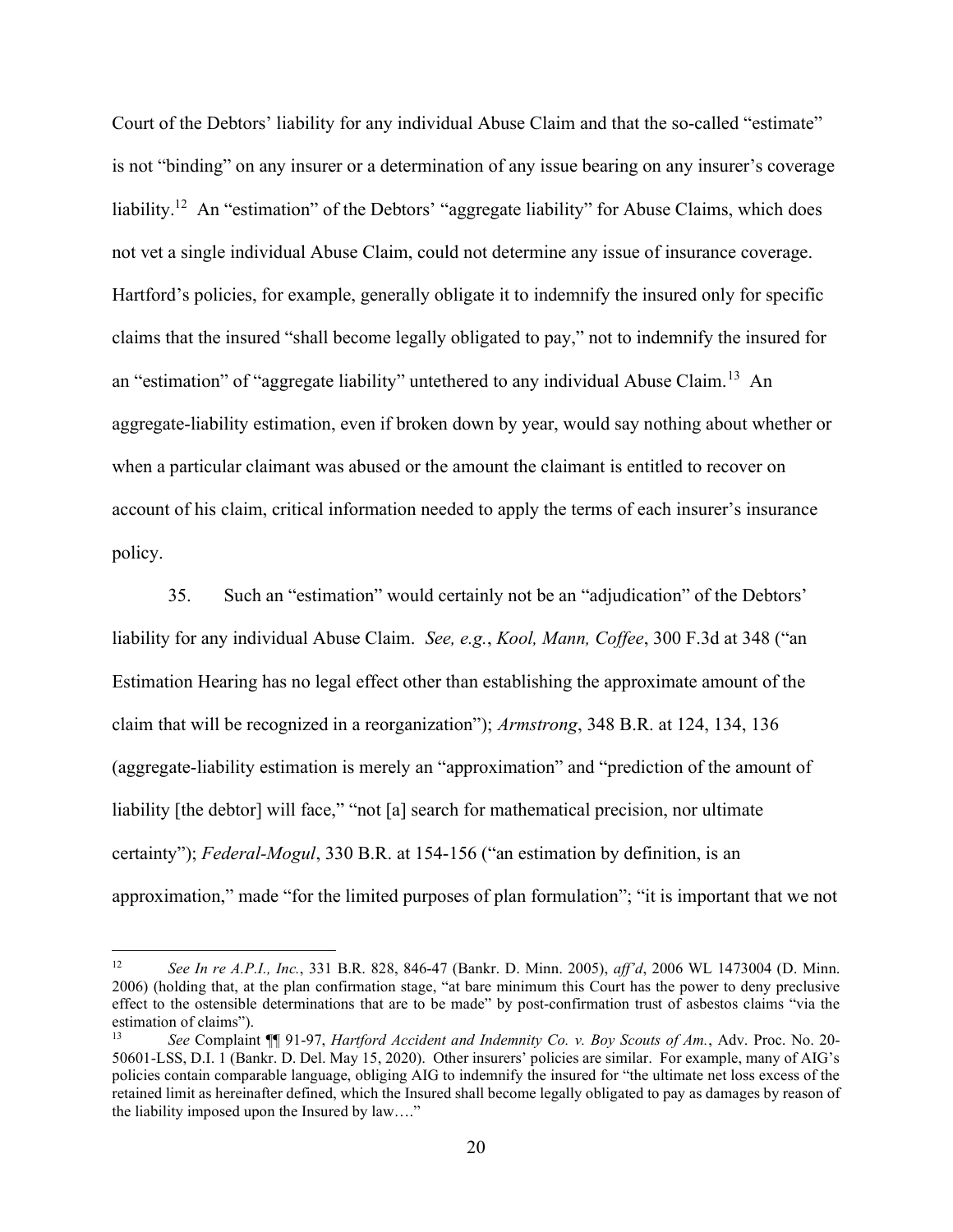pretend to have achieved mathematical accuracy"); Roman Catholic Archbishop, 339 B.R. at 224 (concluding estimation for plan-confirmation purposes can use "less exacting" methodologies because the "consequences" of "an erroneous estimation is much less serious"); Dow, 211 B.R. at 562-563 & n.16 (noting "very real concern that the estimates may prove to be inaccurate" and that the use of aggregate-liability estimations in the mass-tort context "rests on the shaky foundation that judges can accurately estimate the results of a series of extremely speculative problems"); In re Bicoastal Corp., 122 B.R. 771, 774-775 (Bankr. M.D. Fla. 1990) ("[O]ne must draw a distinction between the estimation process of a claim and the adjudication process of the same. There is no question that the estimation of claims in bankruptcy does not establish a binding legal determination of the ultimate validity of a claim nor a binding determination of any issues.").

#### **CONCLUSION**

Certain Insurers respectfully request that the Court deny the Motion and enter such other relief as the Court deems proper.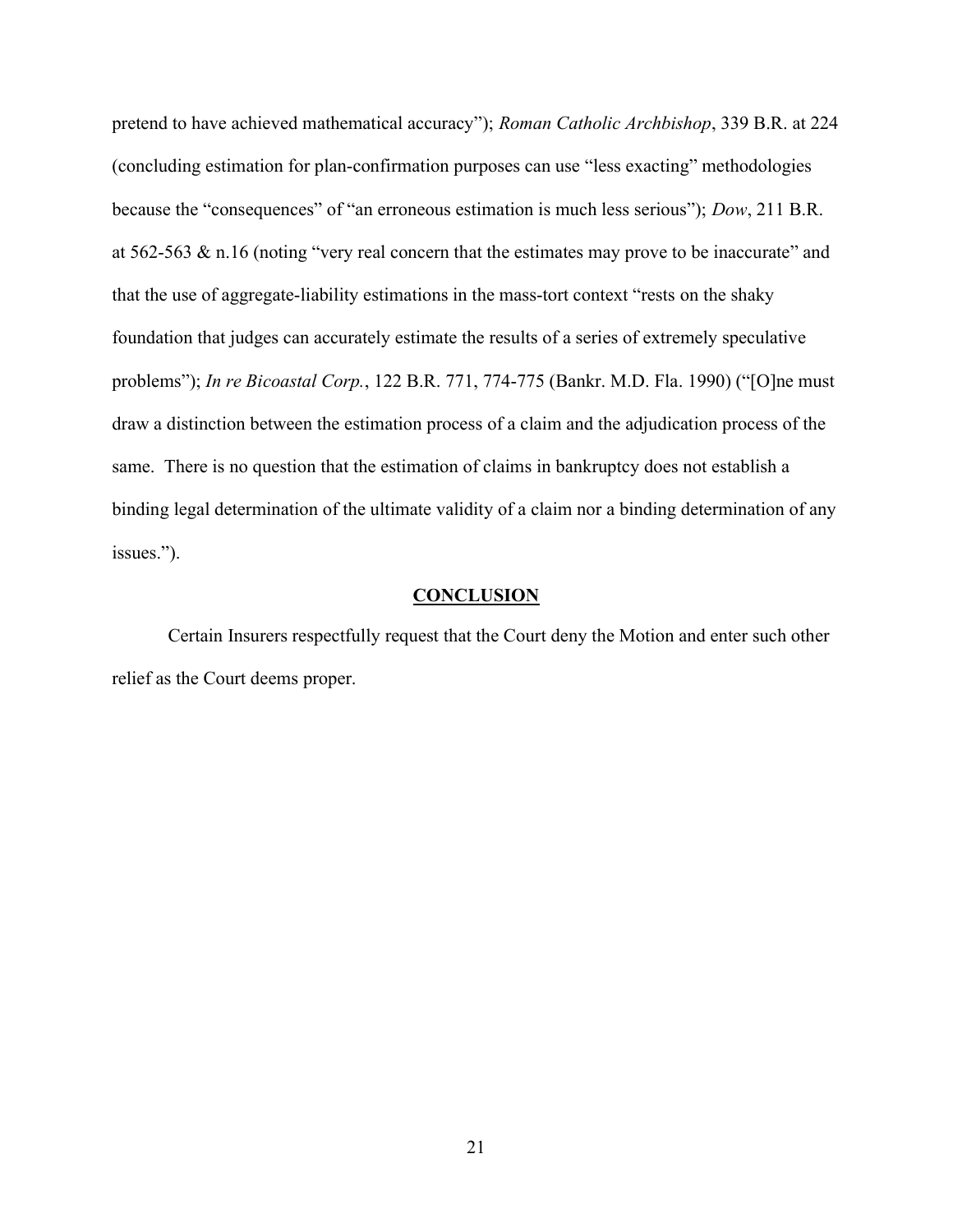#### BAYARD, P.A.

/s/ Erin R. Fay

Erin R. Fay (No. 5268) Gregory J. Flasser (No. 6154) 600 North King Street, Suite 400 Wilmington, Delaware 19801 Telephone: (302) 655-5000 Facsimile: (302) 658-6395 Email: efay@bayardlaw.com gflasser@bayardlaw.com

- and -

James P. Ruggeri (admitted pro hac vice) Joshua D. Weinberg (admitted pro hac vice) SHIPMAN & GOODWIN LLP 1875 K Street, NW, Suite 600 Washington, D.C. 20003 Tel: (202) 469-7750 Fax: (202) 469-7751

- and -

Philip D. Anker (admitted pro hac vice) WILMER CUTLER PICKERING HALE AND DORR LLP 7 World Trade Center 250 Greenwich Street New York, N.Y. 10007 Tel: (212) 230-8890 Fax: (212) 230-8888

Danielle Spinelli (admitted pro hac vice) Joel Millar (admitted pro hac vice) WILMER CUTLER PICKERING HALE AND DORR LLP 1875 Pennsylvania Avenue N.W. Washington, D.C. 20006 Tel: (202) 663-6000 Fax: (202) 663-6363

Attorneys for First State Insurance Company, Hartford Accident and Indemnity Company and Twin City Fire Insurance Company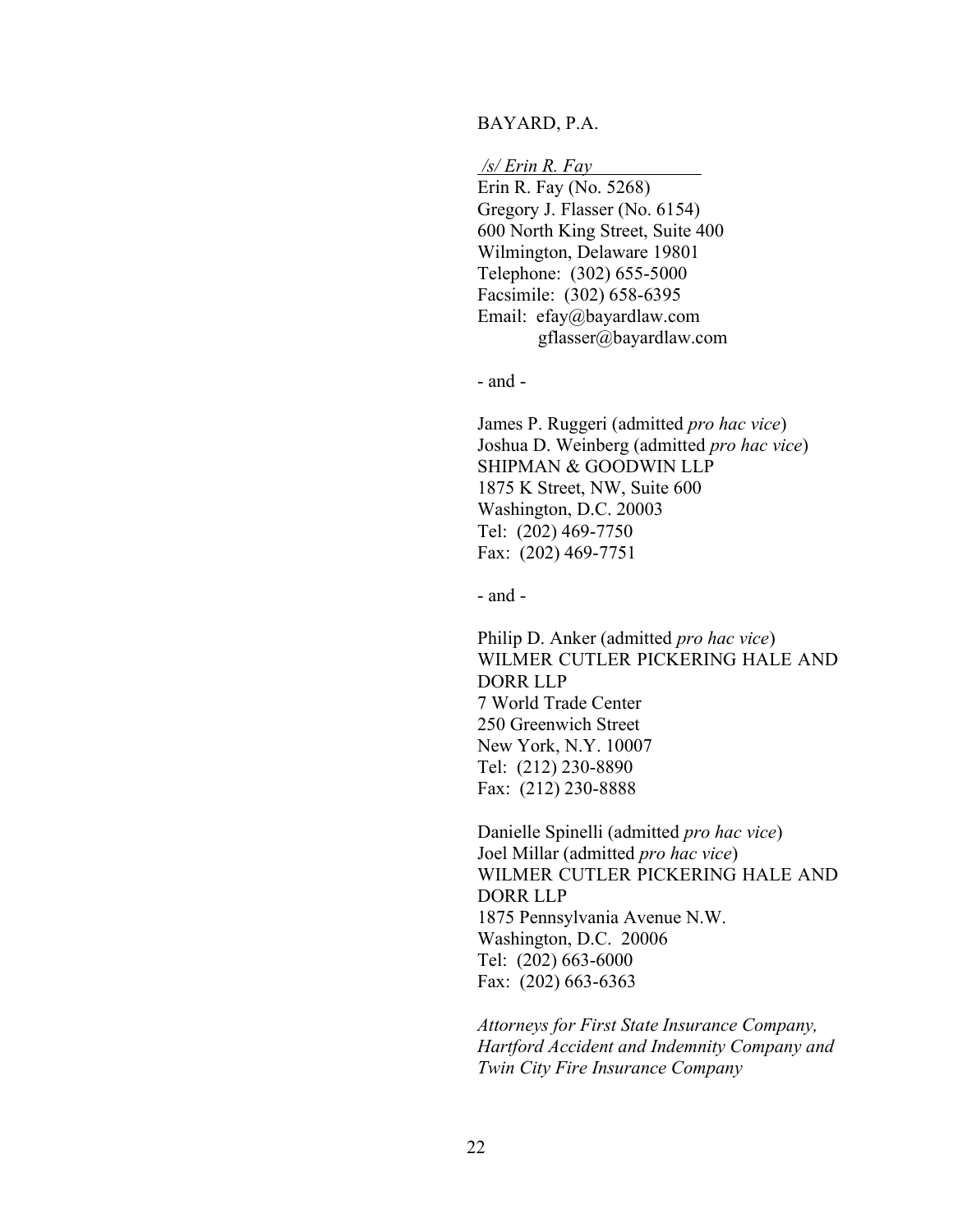CHOATE, HALL & STEWART, LLP Douglas R. Gooding (admitted pro hac vice) Jonathan D. Marshall (admitted pro hac vice) Two International Place Boston, MA 02110 Telephone: (617) 248-5000 dgooding@choate.com jmarshall@choate.com

-and-

Kim V. Marrkand (admitted pro hac vice) Laura Bange Stephens (admitted pro hac vice) MINTZ, LEVIN, COHN, FERRIS, GLOVSKY AND POPEO PC One Financial Center Boston, MA 0211 Telephone: (617) 542-6000 kmarrkand@mintz.com lbstephens@mintz.com

Counsel to Liberty Mutual Insurance Company

REGER RIZZO & DARNALL LLP

Louis J. Rizzo, Jr., Esquire (#3374) 1521 Concord Pike, Suite 305 Brandywine Plaza West Wilmington, DE 19803 (302) 477-7100 Email: lrizzo@regerlaw.com

Attorney for Defendants, Travelers Casualty and Surety Company, Inc. (f/k/a Aetna Casualty & Surety Company), St. Paul Surplus Lines Insurance Company and Gulf Insurance Company

SMITH, KATZENSTEIN & JENKINS LLP Kathleen M. Miller (No. 2898) 1000 West Street, Suite 501 P.O. Box 410 Wilmington, DE 19899 Telephone: (302) 652-8400 kmiller@skjlaw.com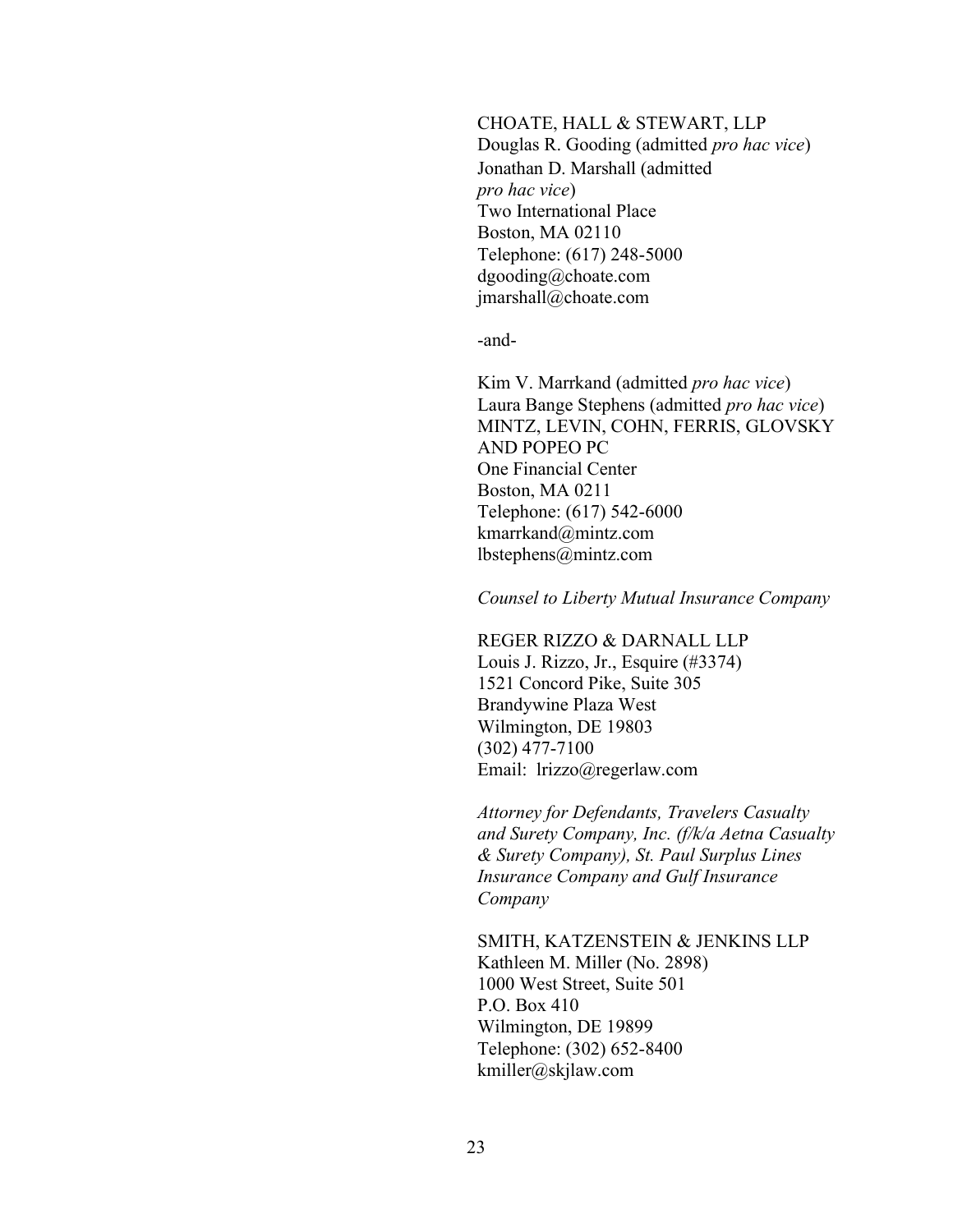WILEY REIN LLP

Gary P. Seligman (admitted pro hac vice) Ashley L. Criss (admitted pro hac vice) 1776 K Street NW Washington, DC 20006 gseligman@wiley.law acriss@wiley.law

#### Attorneys for General Star Indemnity Company

Robert D. Cecil, Jr. (No. 5317) TYBOUT, REDFEARN & PELL P.O. Box 2092 Wilmington, Delaware 19899-2092 Phone: (302) 658-6901 Fax: (302) 658-4018 E-mail: rcecil@trplaw.com

Mark D. Plevin (admitted pro hac vice) CROWELL & MORING LLP Three Embarcadero Center, 26th Floor San Francisco, California 94111 Phone: (415) 986-2800 Fax: (415) 986-2827 E-mail: mplevin@crowell.com

Tacie H. Yoon (admitted pro hac vice) CROWELL & MORING LLP 1001 Pennsylvania Ave., N.W. Washington, D.C. 20004 Phone: (202) 624-2500 Fax: (202) 628-5116 Email: tyoon@crowell.com

Attorneys for American Zurich Insurance Company, American Guarantee and Liability Insurance Company, and Steadfast Insurance Company

FINEMAN KREKSTEIN & HARRIS PC Deirdre M. Richards (DE Bar No. 4191) 1300 N. King Street Wilmington, DE 19801 Telephone: (302) 538-8331 Facsimile: (302) 394-9228 Email: drichards@finemanlawfirm.com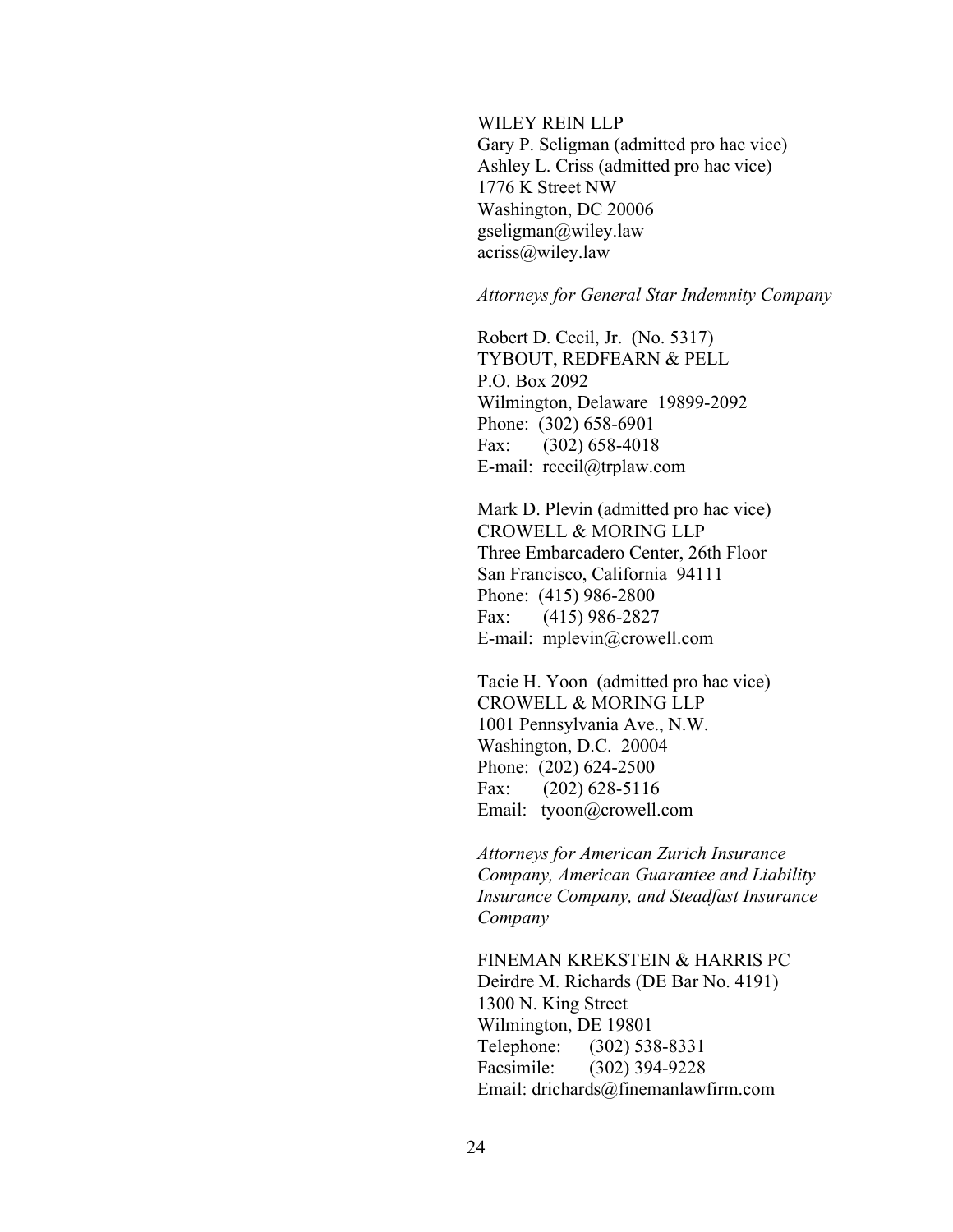-and-

FORAN GLENNON PALANDECH PONZI & RUDLOFF P.C. Susan N.K. Gummow (admitted pro hac vice) 222 N. LaSalle St., Suite 1400 Chicago, Illinois 60601 Telephone: (312) 863-5000 Facsimile: (312) 863-5009 Email: sgummow@fgppr.com

-and-

GIBSON, DUNN & CRUTCHER LLP Michael A. Rosenthal (admitted pro hac vice) James Hallowell (admitted pro hac vice) Keith R. Martorana (admitted pro hac vice) 200 Park Avenue New York, New York 10166 Telephone: (212) 351-4000 Facsimile: (212) 351-4035 Email: mrosenthal@gibsondunn.com jhallowell@gibsondunn.com kmartorana@gibsondunn.com

-and-

GIBSON, DUNN & CRUTCHER LLP Matthew G. Bouslog (admitted pro hac vice) 3161 Michelson Drive Irvine, California 92612 Telephone: (949) 451-3800 Facsimile: (949) 451-4220 Email: mbouslog@gibsondunn.com

Attorneys for the AIG Companies

Michael J. Joyce (No. 4563) The Law Offices of Joyce, LLC 1225 King Street, Suite 800 Wilmington, DE 19801 (302)-388-1944 mjoyce@mjlawoffices.com

-and-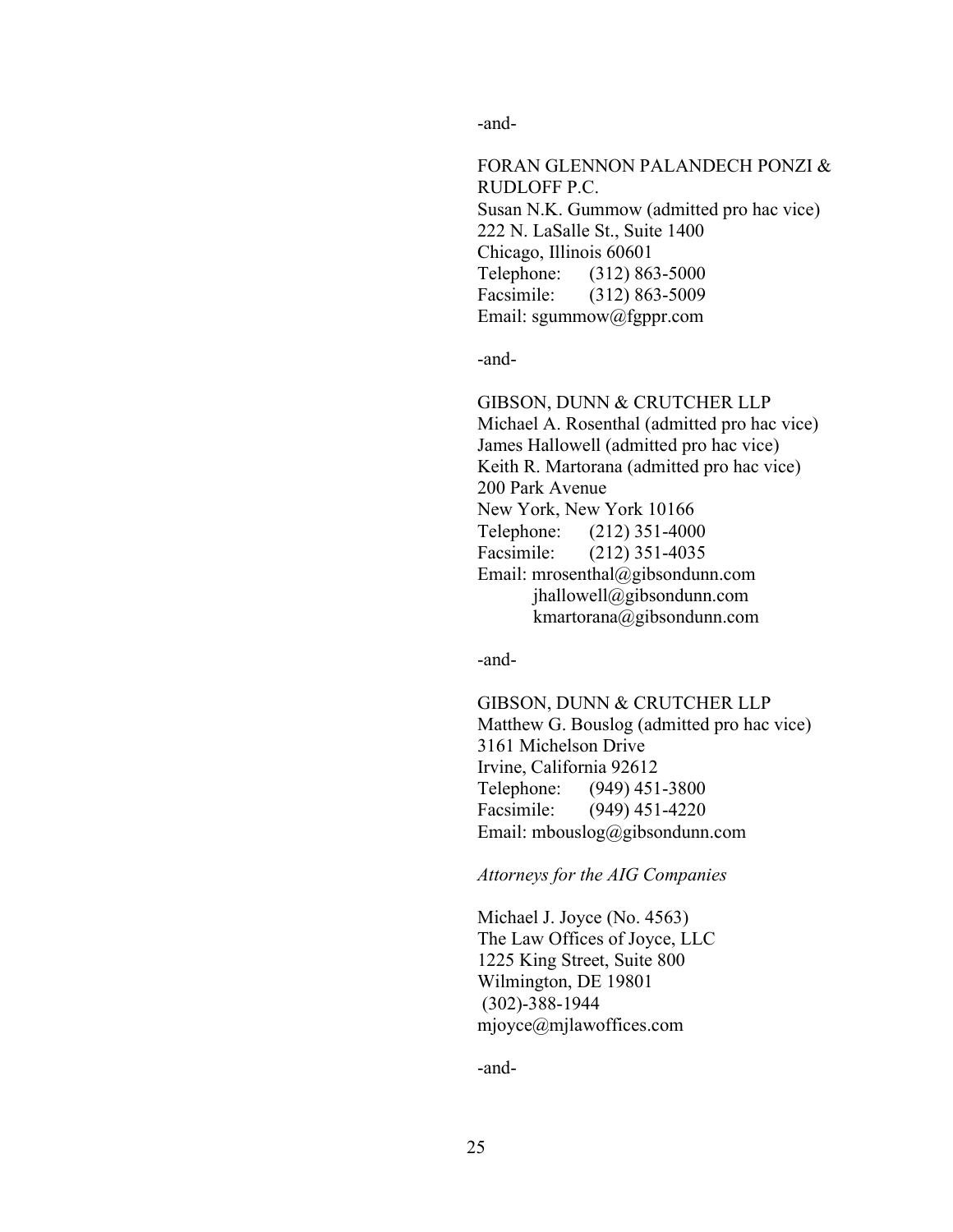Kevin T. Coughlin (Admitted Pro Hac Vice) Lorraine M. Armenti (Admitted Pro Hac Vice) Michael E. Hrinewski (Admitted Pro Hac Vice) Coughlin, Midlige & Garland, LLP 350 Mount Kemble Ave. PO Box 1917 Morristown, NJ 07962 973-267-0058 (Telephone) 973-267-6442 (Facsimile) larmenti@CMG.law

Attorneys for Arrowood Indemnity Company, formerly known as Royal Indemnity Company

TROUTMAN PEPPER HAMILTON SANDERS LLP David M. Fournier (DE No. 2812) Marcy J. McLaughlin Smith (DE No. 6184) Hercules Plaza 1313 Market Street Suite 5100 P.O. Box 1709 Wilmington, DE 19899-1709 Telephone: 302.777.6500 Facsimile: 302.421.8390

-and-

Harris B. Winsberg (admitted pro hac vice) Matthew G. Roberts (admitted *pro hac vice*) Bank of America Plaza 600 Peachtree Street NE Suite 3000 Atlanta, GA 30308-2216 Telephone: 404.885.3000 Facsimile: 404.885.3900

-and-

NICOLAIDES FINK THORPE MICHAELIDES SULLIVAN LLP Matthew S. Sorem (admitted pro hac vice) 10 S. Wacker Dr. 21st Floor Chicago, IL 60606 Telephone: 312.585.1433 Facsimile: 312.585.1401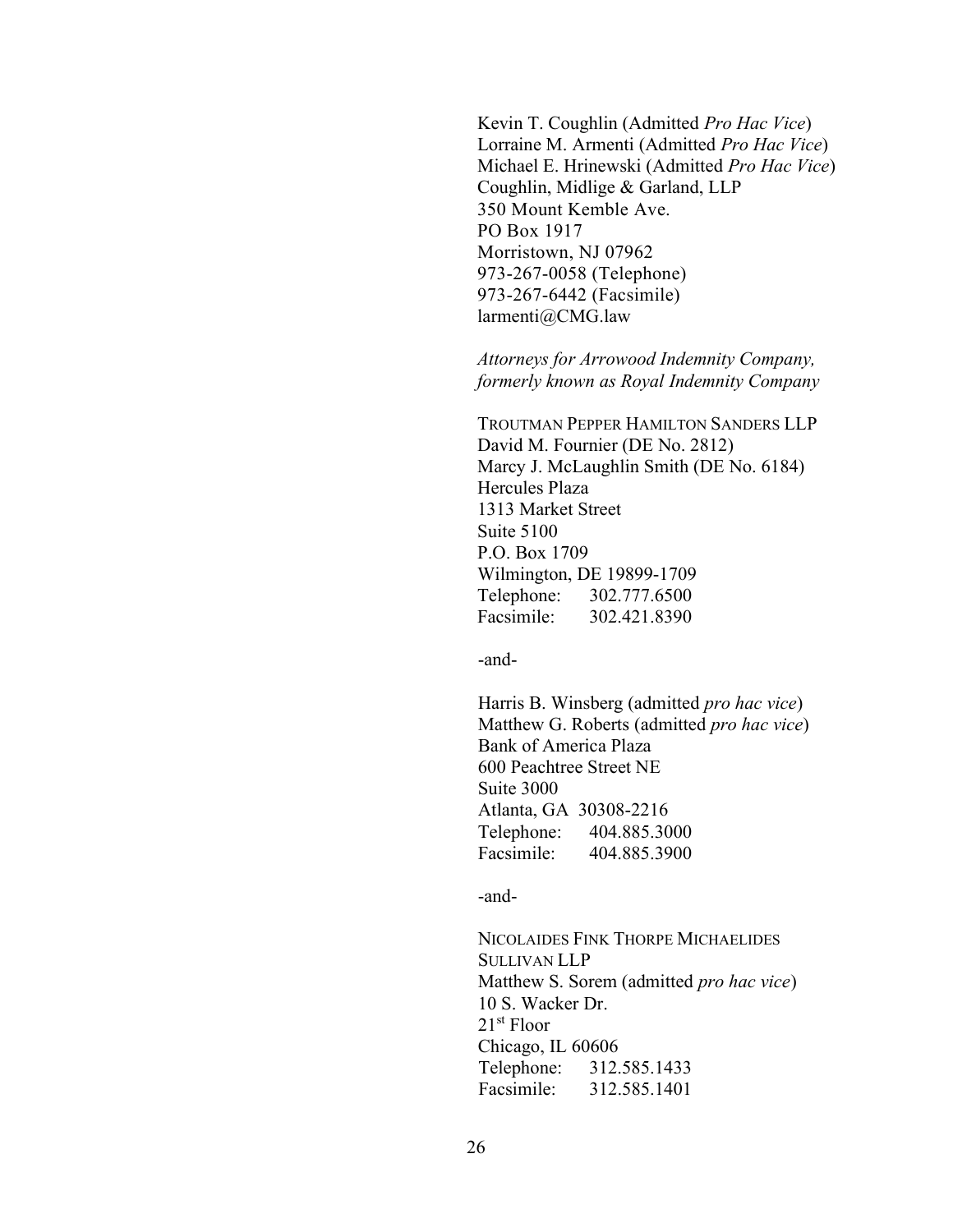-and-

MCDERMOTT WILL & EMERY LLP Margaret H. Warner (admitted pro hac vice) Ryan S. Smethurst (admitted pro hac vice) The McDermott Building 500 North Capitol Street, NW Washington, DC 20001-1531 Telephone: 202.756.8228 Facsimile: 202.756.8087

Attorneys for Allianz Global Risks US Insurance Company

TROUTMAN PEPPER HAMILTON SANDERS LLP David M. Fournier (DE No. 2812) Marcy J. McLaughlin Smith (DE No. 6184) Hercules Plaza 1313 Market Street Suite 5100 P.O. Box 1709 Wilmington, DE 19899-1709 Telephone: 404.885.3000 Facsimile: 404.885.3900

-and-

Harris B. Winsberg (admitted pro hac vice) Matthew G. Roberts (admitted pro hac vice) Bank of America Plaza 600 Peachtree Street NE Suite 3000 Atlanta, GA 30308-2216 Telephone: 404.885.3000 Facsimile: 404.885.3900

-and-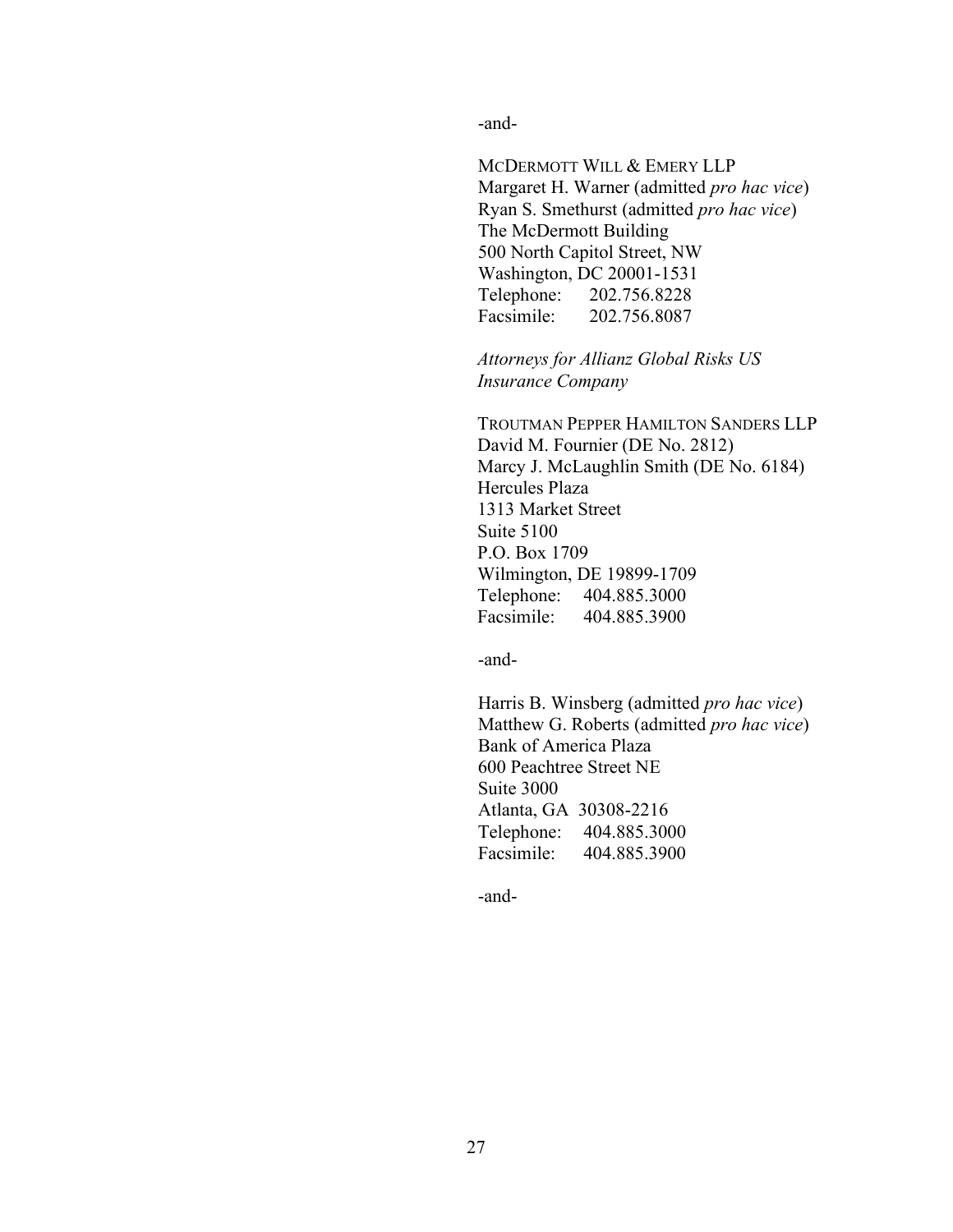BRADLEY RILEY JACOBS PC Todd C. Jacobs (admitted pro hac vice) John E. Bucheit (admitted pro hac vice) 500 West Madison Street Suite 1000 Chicago, IL 60661 Telephone: 312.281.0295

Attorneys for National Surety Corporation and Interstate Fire & Casualty Company

BODELL BOVÉ, LLC Bruce W. McCullough (No. 3112) 1225 N. King Street, Suite 1000 P.O. Box 397 Wilmington, DE 19899-0397 Telephone: (302) 655-6749, Facsimile: (302) 655-6827 Email: bmccullough@bodellbove.com

- and -

CLYDE & CO US LLP Bruce D. Celebrezze (pro hac vice) Four Embarcadero Center, Suite 1350 San Francisco, CA 94111 Telephone: (415) 365-9800 Facsimile: (415) 365-9801 Email: bruce.celebrezze@clydeco.us

Konrad R. Krebs (pro hac vice) 200 Campus Drive, Suite 300 Florham Park, NJ 07932 Telephone: (973) 210-6700 Facsimile: (973) 210-6701 Email: konrad.krebs@clydeco.us

- and -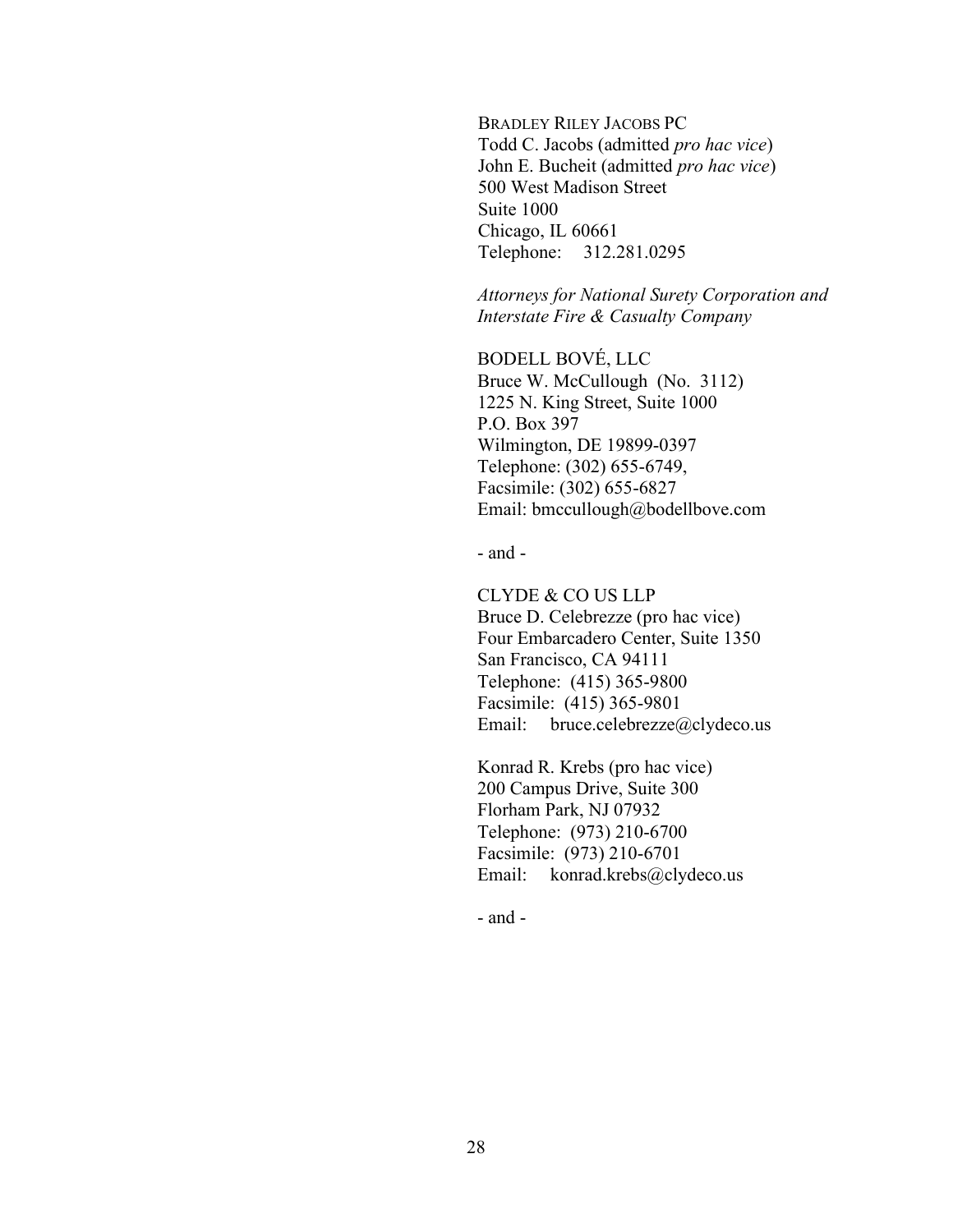DAVID CHRISTIAN ATTORNEYS LLC David Christian (pro hac vice) 105 W. Madison St., Suite 1400 Chicago, IL 60602 Telephone: (862) 362-8605 Email: dchristian@dca.law

Attorneys for Agricultural Insurance Company, Agricultural Excess and Surplus Insurance Company, and Great American E&S Insurance Company

Matthew G. Summers (DE No. 5533) Chantelle D. McClamb (DE No. 5978) BALLARD SPAHR LLP 919 N. Market Street, 11th Floor Wilmington, Delaware 19801-3034 Telephone: (302) 252-4428 Facsimile: (302) 252-4466 E-mail: summersm@ballardspahr.com mcclambc@ballardpshar.com

-and-

Harry Lee\* John O'Connor\* Brett Grindrod\* STEPTOE & JOHNSON LLP 1330 Connecticut Avenue NW Washington, DC 20036 Telephone: (202) 429-8078 Facsimile: (202) 429-3902 E-mail: hlee@steptoe.com joconnor@steptoe.com bgrindrod@steptoe.com (\*Admitted pro hac vice)

Attorneys for Clarendon America Insurance Company

Goldstein & McClintock LLLP Maria Aprile Sawczuk (DE #3320) 501 Silverside Road Wilmington, DE 19809 302-444-6710 marias@goldmclaw.com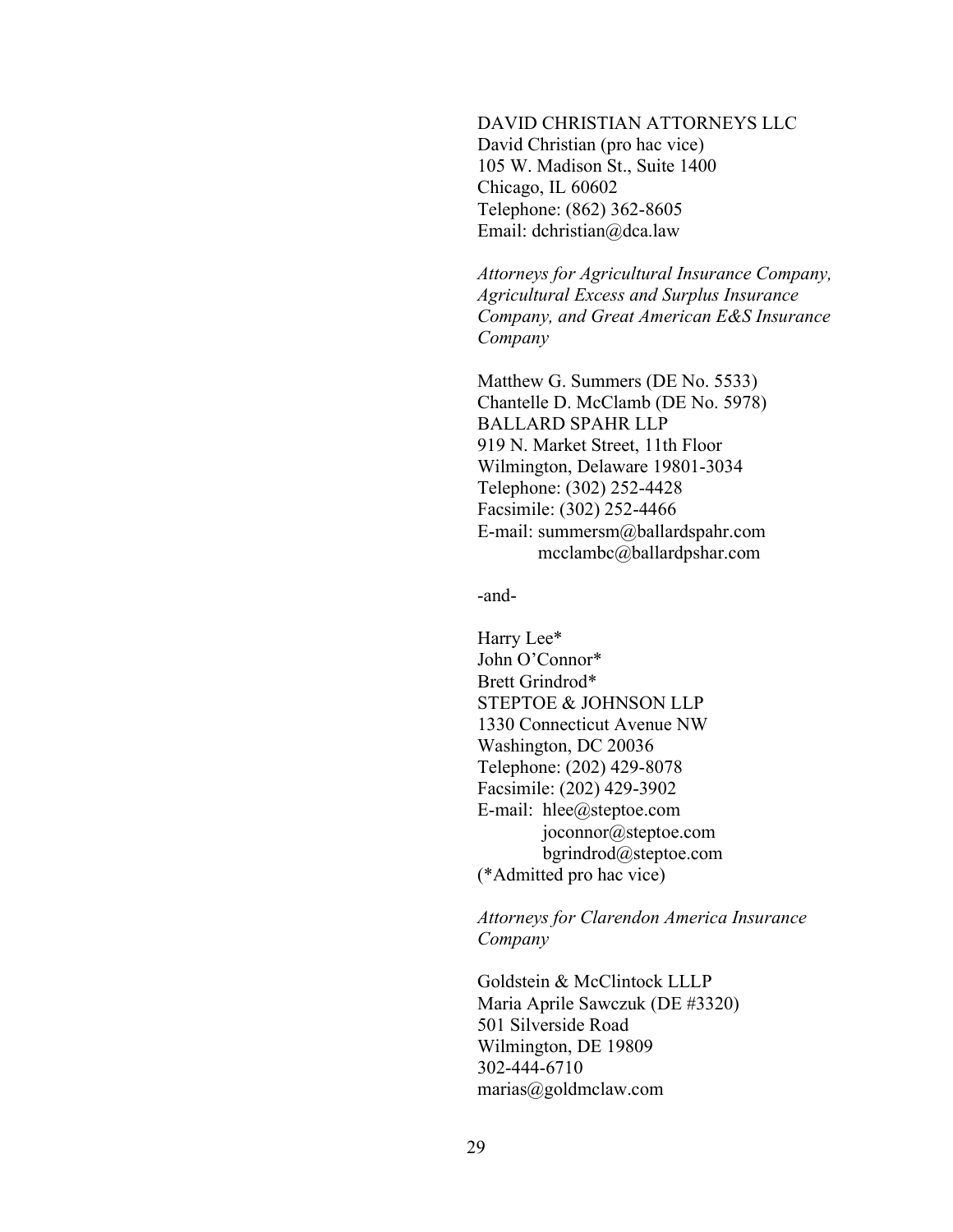-and-

Laura McNally Emily Stone Loeb & Loeb LLP 321 N. Clark Street, Suite 2300 Chicago, IL 60654 312-464-3155 lmcnally@loeb.com estone@loeb.com

Attorneys for The Continental Insurance Company and Columbia Casualty Company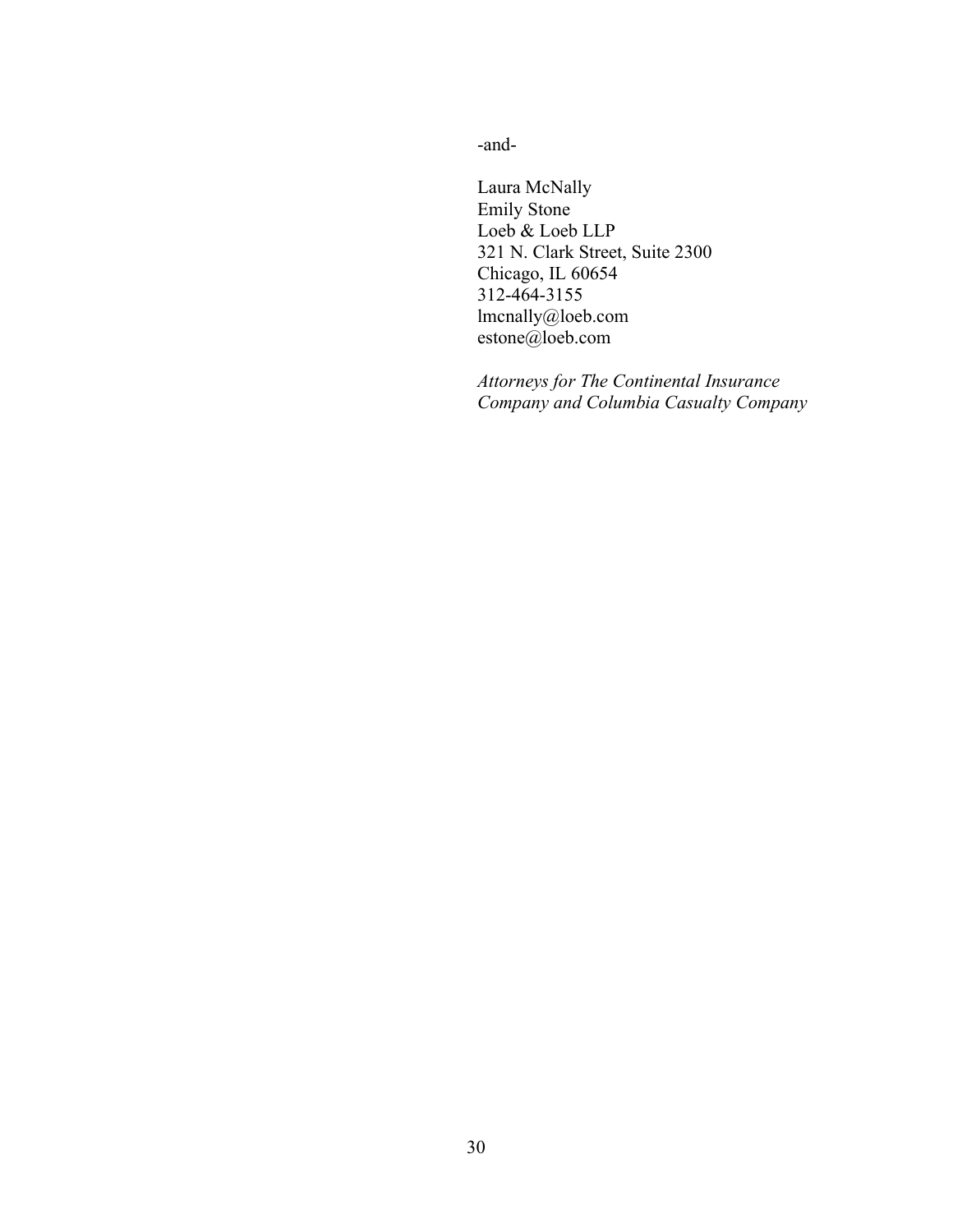#### CERTIFICATE OF SERVICE

I, Erin R. Fay, hereby certify that on the  $15<sup>th</sup>$  day of April 2021, I caused copies of

## Opposition of Certain Insurers to Motion of the Coalition, TCC and FCR to Estimate

Current and Future Abuse Claims to be served via CM/ECF and email on the parties listed

below:

OFFICE OF THE UNITED STATES TRUSTEE J. Caleb Boggs Federal Building 844 North King Street, Suite 2207, Lockbox #35 Wilmington, DE 19801 Attn: David L. Buchbinder and Hannah M. McCollum Email: David.l.buchbinder@usdoj.gov; Hannah.mccollum@usdoj.gov

PACHULSKI STANG ZIEHL & JONES 919 North Market Street, 17th Floor Wilmington, DE 19899-8705 Attn: James I. Stang, James E. O'Neill, John W. Lucas Email: jstang@pszjlaw.com; joneill@pszjlaw.com; jlucas@pszjlaw.com

YOUNG CONAWAY STARGATT & TAYLOR, LLP Rodney Square 1000 North King Street Wilmington, Delaware 19801 Attn: Robert S. Brady, Edwin J. Harron, Sharon M. Zieg Email: rbrady@ycst.com; eharron@ycst.com; szieg@ycst.com

MONZACK MERSKY AND BROWDER, P.A. 1201 North Orange Street, Suite 400 Wilmington, Delaware 19801 Attn: Rachel E. Mersky E-mail: rmersky@monlaw.com

BROWN RUDNICK LLP Seven Times Square New York, NY 10036 Attn: David J. Molton, Eric R. Goodman Email: dmolton@brownrudnick.com; egoodman@brownrudnick.com

BROWN RUDNICK LLP One Financial Center Boston, MA 02111 Attn: Sunni P. Beville, Tristan G. Axelrod Email: sbeville@brownrudnick.com; taxelrod@brownrudnick.com